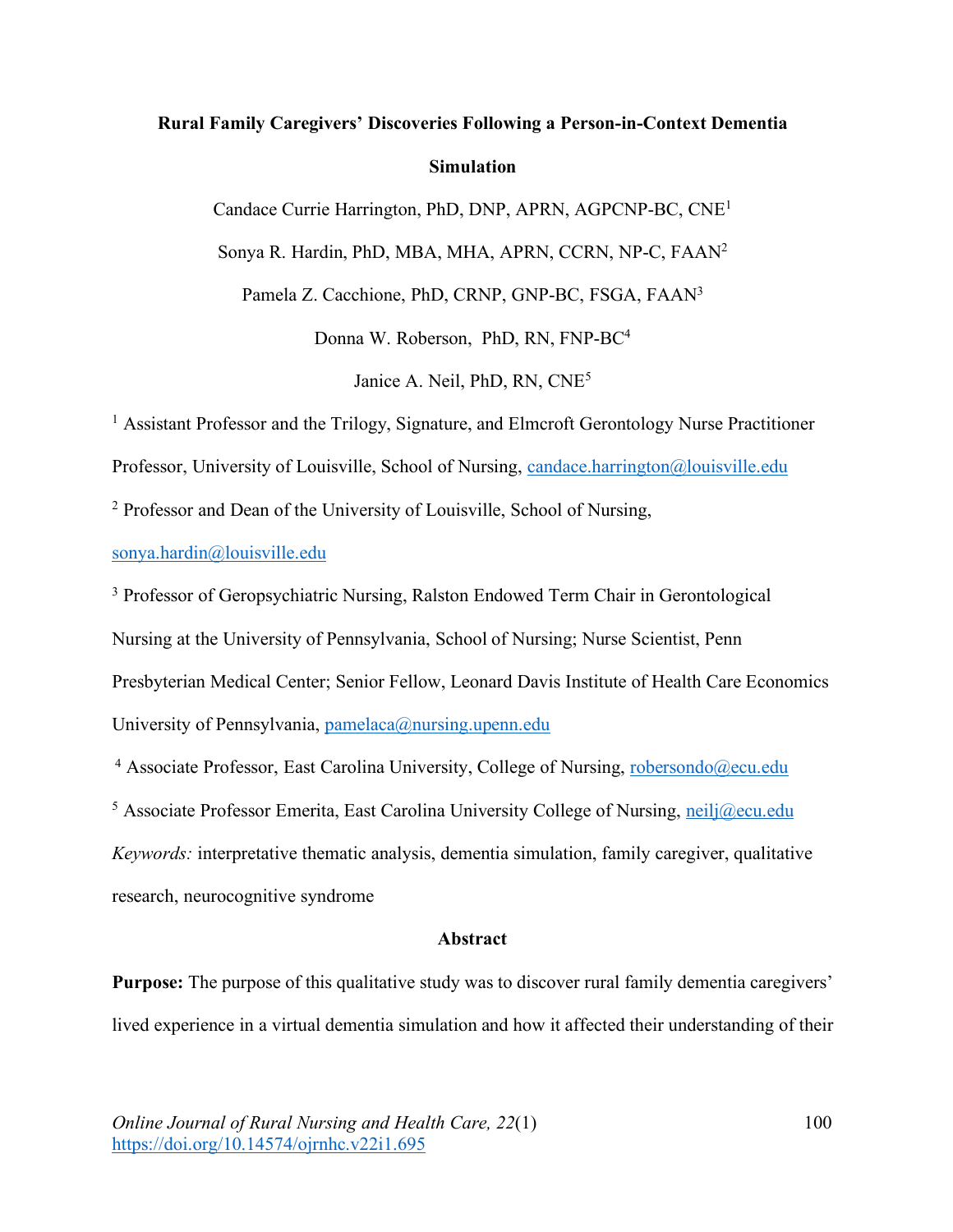family members' daily challenges. To our knowledge, this study is the first to document its impact and value in this understudied, under-reported, and under-represented population.

**Sample:** A volunteer sample of 10 rural family caregivers of persons with AD/ADRD following participation in a rural eastern North Carolina community delivered AD/ADRD simulation. **Method:** In-depth interviews lasting 45-110 minutes were conducted. The Utrecht phenomenology analytic method was used to sort, analyze, and interpret data. Richness of data drove the sample size.

**Results:** The volunteer participants were female familial caregivers ages ranged from 49 to 81. Their care recipients' ages ranged from 62 to 93 years. Eighty percent of the caregivers provided care for their loved ones 6-7 days a week. Only one caregiver had formal (paid) assistance for care provision. The themes *Now I Understand*, *Opened My Eyes*, and *Making Changes* emerged from the participants' statements.

**Conclusion:** Rural family caregivers found the AD/ADRD simulation profoundly impacted their perceptions of AD/ADRD and expressed new understandings and eye-opening epiphanies about their family members' daily challenges with dementia and their planned changes to improve their loved ones' quality of life. The AD/ADRD simulated experience provided participants with a unique opportunity for self-discovery about their loved ones' daily challenges. This original study addresses the paucity of literature and research about AD/ADRD simulations for rural caregivers of persons with AD/ADRD. This study further demonstrates the value of AD/ADRD simulation to rural nursing practice and science. These findings may prompt rural health nurses to encourage family caregiver participation in person-in-context simulations to enhance their understanding of the loved ones' lived experience.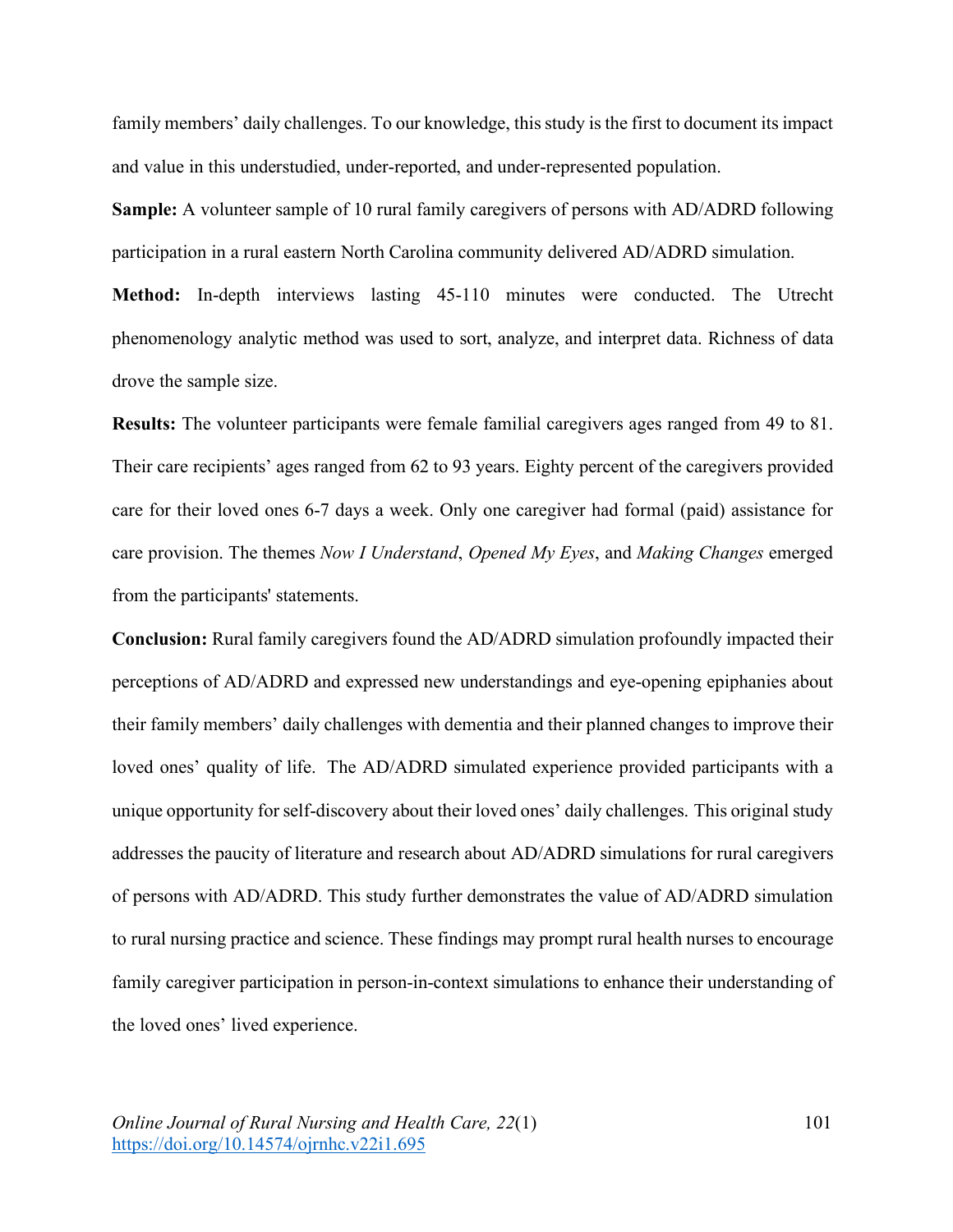# **Rural Family Caregivers' Discoveries Following a Person-in-Context Dementia Simulation**

Alzheimer's disease and related dementias (AD/ADRD) touch all aspects of life and relationships and most often affect adults older than 65 years of age (Langa et al., 2017). AD/ADRD is an umbrella term for several neurocognitive syndromes, the majority of which include Alzheimer's disease, vascular cognitive impairment, frontotemporal degeneration, and Lewy body dementia (American Psychiatric Association [APA], 2013). The number of those living with AD/ADRD is projected to reach nearly 13 million by 2050, with a higher prevalence in rural areas (Alzheimer's Association, 2021).

## **Background**

Geographic and population-specific definitions cannot fully describe the holistic meaning of "rural," which, in addition to widely separated farm towns and communities with small populations, have unique cultures, attributes, and challenges (Pennington, 2015). Nearly threequarters of the rural older population reside in the southern portion of the United States (U.S.). Older adults in rural areas are less likely to live in nursing homes, less likely to have a high school education, more likely to live in poverty, and have higher rates of chronic conditions (National Center for Chronic Disease Prevention and Health Promotion [NCCDPHP], 2019; Smith & Trevelyan, 2019). Family caregivers in rural communities constitute an informal (unpaid), critical, and valuable workforce for those living with AD/ADRD (Harrington et al., 2018; NCCDPHP, 2019). The U.S. healthcare and long-term care systems could not withstand the financial and workforce burden without the capacity for ongoing and long-term care of family members with AD/ADRD (Harrington et al., 2018).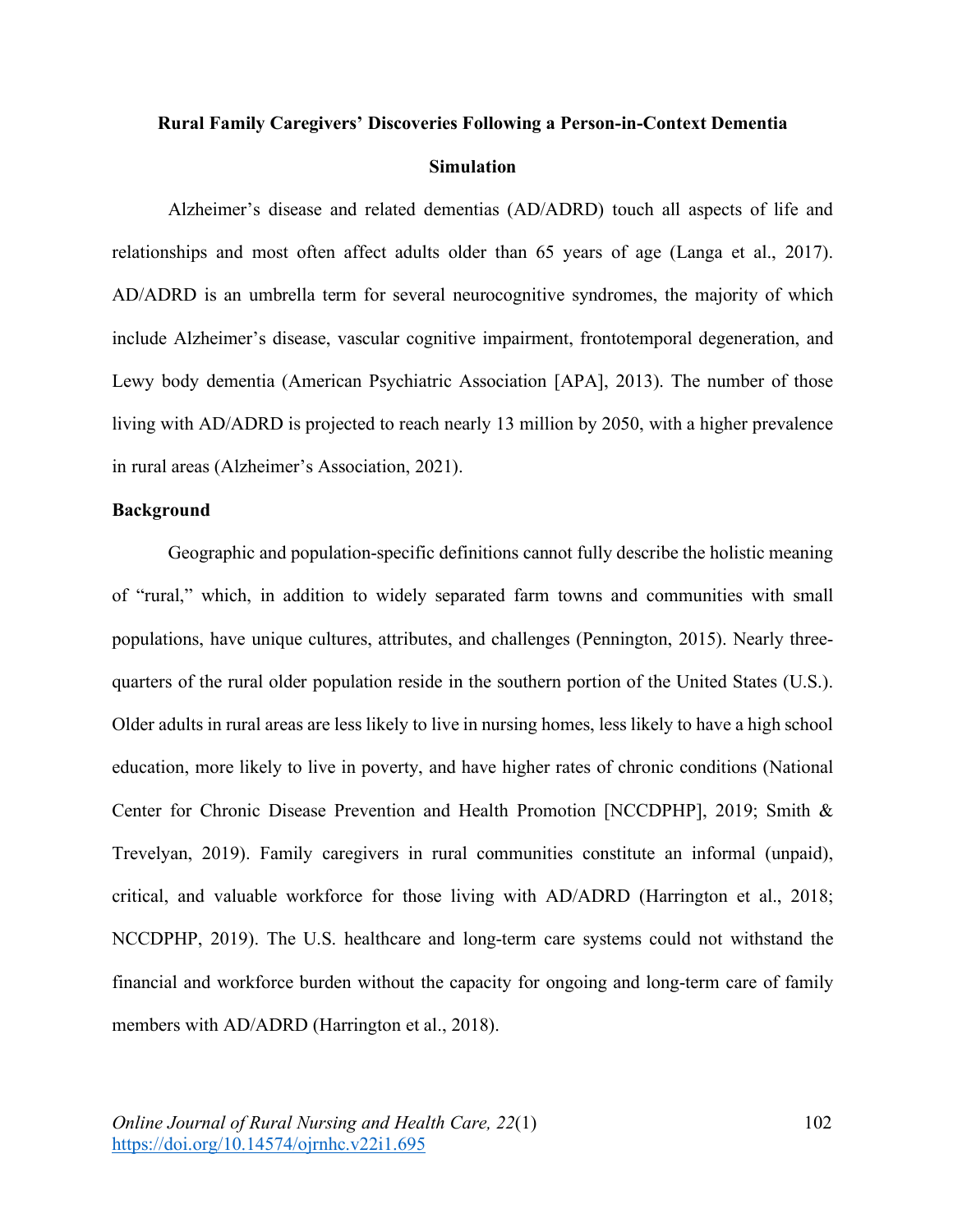Female caregivers constitute over 90% of the informal (unpaid) workforce who provide most care for family members living with AD/ADRD in the community setting (Alzheimer's Association, 2021; Jutkowitz et al., 2017). In 2020, family caregivers of persons with AD/ADRD provided an estimated 18.6 billion hours of informal assistance valued at \$244 billion, 400 million more hours of care than reported in 2017 (Alzheimer's Association, 2017, 2021). Nursing home space with trained health care workers is insufficient to accommodate the number of individuals with AD/ADRD who require placement if not for family caregivers. In the state where this study was conducted, 170,000 individuals have AD/ADRD, with only 351 dedicated AD/ADRD beds in 17 counties (Alzheimer's Association, 2020; North Carolina Department of Health and Human Services [NCDHHS], 2021; Pennington, 2015). Since 80 of the state's counties are considered rural, those with AD/ADRD requiring nursing home placement would likely be distantly separated from family caregivers.

Most rural caregivers of persons with AD/ADRD are over 65 and have unique characteristics that warrant special nursing considerations (Gibson et al., 2019; Greenberg et al., 2020; Sheehan et al., 2020). These caregivers tend to be older ( $M = 71.3$  years,  $SD = 8.3$ ,  $p =$ .02), predominantly female (91%), provide significantly more hours of care per week , and manage more complex medical problems compared with those who provided care for persons without AD/ADRD ( Sheehan et al., 2020). Caregivers' health disparities in rural areas are greater than those in urban settings due to the social determinants of health, environmental risks, poorer health behaviors (smoking and alcohol use), and less physical activity (United Health Foundation [UHF], 2021). Remote residences impact support and resources like primary healthcare services or acute care centers. Innovative technology like telehealth and virtual meetings are often not a feasible solution for rural older family caregivers because many older adults neither have nor use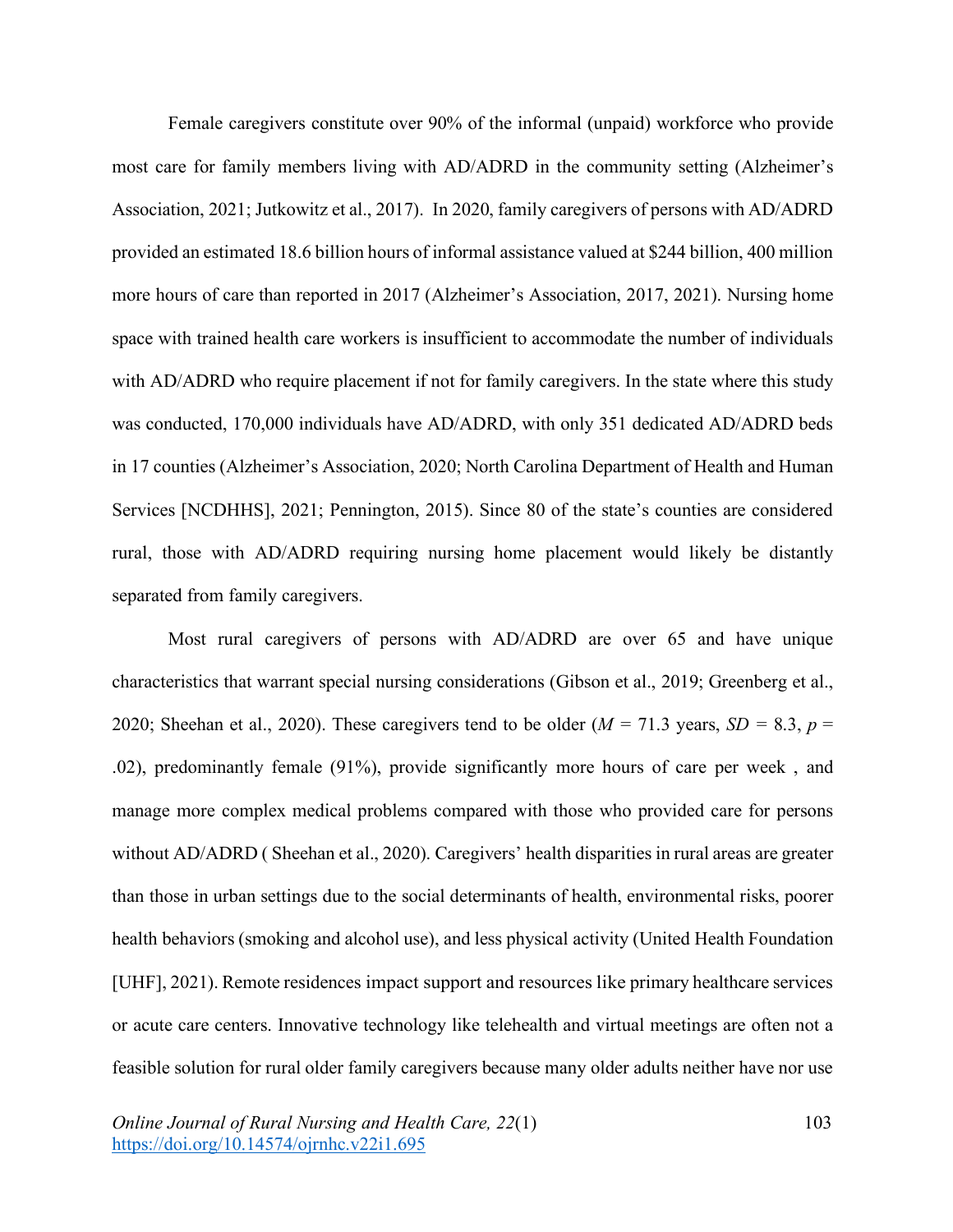internet services due to the expense, cost of devices, lack of skill or confidence in their use, or perceived personal irrelevance (Huffman, 2018).

Behavioral Risk Factor Surveillance System data from 2021 showed that North Carolinian older adults reported mental distress increased 21% over the past three years, while access to mental health providers and services increased 17% to 227.5/100,000 in the same period (UHF, 2021). The disparities in access to primary care services in rural communities also continue despite an overall increase in North Carolina health care providers, where 31/41 eastern counties are designated as medically underserved for primary care services (Department of Health Resources and Services Administration [HRSA], 2021). North Carolinian's increase in the frequency of reported mental distress by those 65 years and older was greater than the national average (UHF, 2021). The 21% increase in mental health providers in North Carolina to 265.5 /100,000 population had no impact on the reported frequency of mental distress in individuals 65 and older, which increased 32% between 2016-2020 (UHF, 2021).

Family caregivers of persons with AD/ADRD cannot fully understand their family member's subjective experiences; therefore, their perceptions of AD/ADRD associated behaviors may be incongruent with their family members' lived experiences. Caregivers' lack of understanding may trigger unintended relational discord or mistreatment of either care partner due to unrealistic expectations (Aspesoa-Varano et al., 2015; Harrington, et al., 2018; Orfila et al., 2018). A person-in-context AD/ADRD simulation that mimics some of their family members' neurocognitive challenges provides an opportunity for family caregivers of those with AD/ADRD to re-evaluate their contextual reality, assumptions, and perceptions.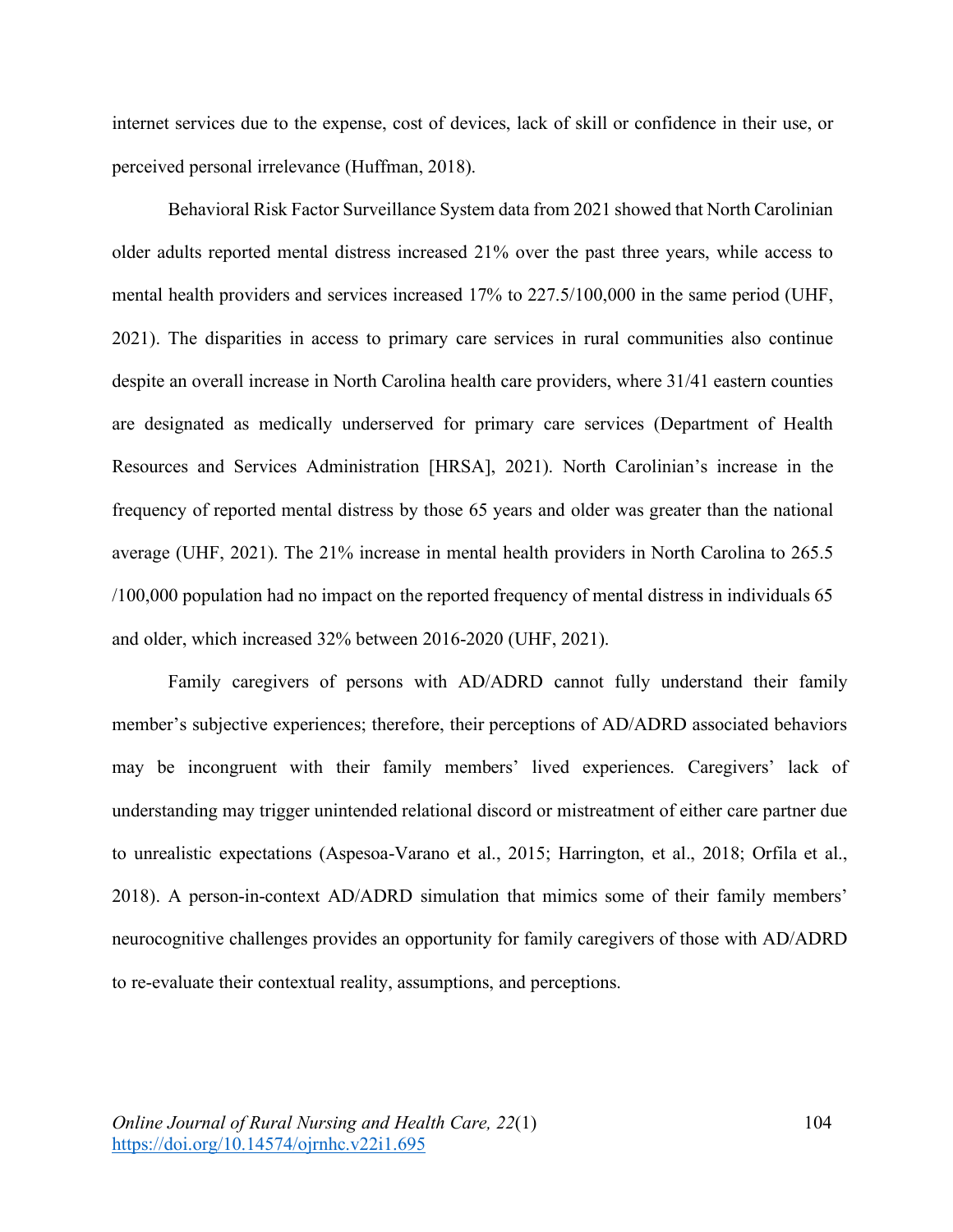## **Virtual AD/ADRD Simulation**

Several AD/ADRD simulations were found in the literature, including virtual reality experiences (Age-u-cate Training Institute, 2020; Ball et al., 2015; Second Wind Dreams, 2020; Wijma et al., 2017). Only two virtual dementia simulations provided a person-in-context simulated experience, whereby respondents experienced dementia "as if" they had the syndrome (Age-u-cate Training Institute, 2020; Harrington, et al., 2018; Han & Brown, 2019; Second Wind Dreams, 2020). These products were shown to improve awareness, empathic understanding, and sensitization toward people living with AD/ADRD for healthcare professionals and students within a variety of health care settings (AGE-u-cate Training Institute, 2020; Harrington, et al., 2018; Ping et al., 2020; Second Wind Dreams, 2020; Slater et al., 2017). Harrington et al. (2021) conducted a mixed-methods study with interpretative phenomenology to explore primary care nurse practitioner students'  $(N = 20)$  perceptions and understanding of AD/ADRD following a person-in-context dementia simulation. A theme "*developing empathic understanding"* emerged from the verbatim transcript analysis. Respondents believed this experience increased the likelihood that these future health care providers would engage in altruistic helping behaviors.

Two extensive literature reviews yielded one published study exploring AD/ADRD simulation with family caregivers of those with AD/ADRD (Hirt & Beer, 2020; Yu et al., 2018). Dementia Live (DL) was used in a qualitative study with formal  $(n = 12)$  and informal caregivers  $(n = 4)$  (Han & Brown, 2019). The DL experience was an eye-opening experience with perceived benefits for the participants, who recommended DL to other caregivers (Han & Brown, 2019).

Both the DL and the Virtual Dementia Tour use specially designed equipment to simulate agnosia (failure of recognition through the senses), apraxia (loss of coordination), altered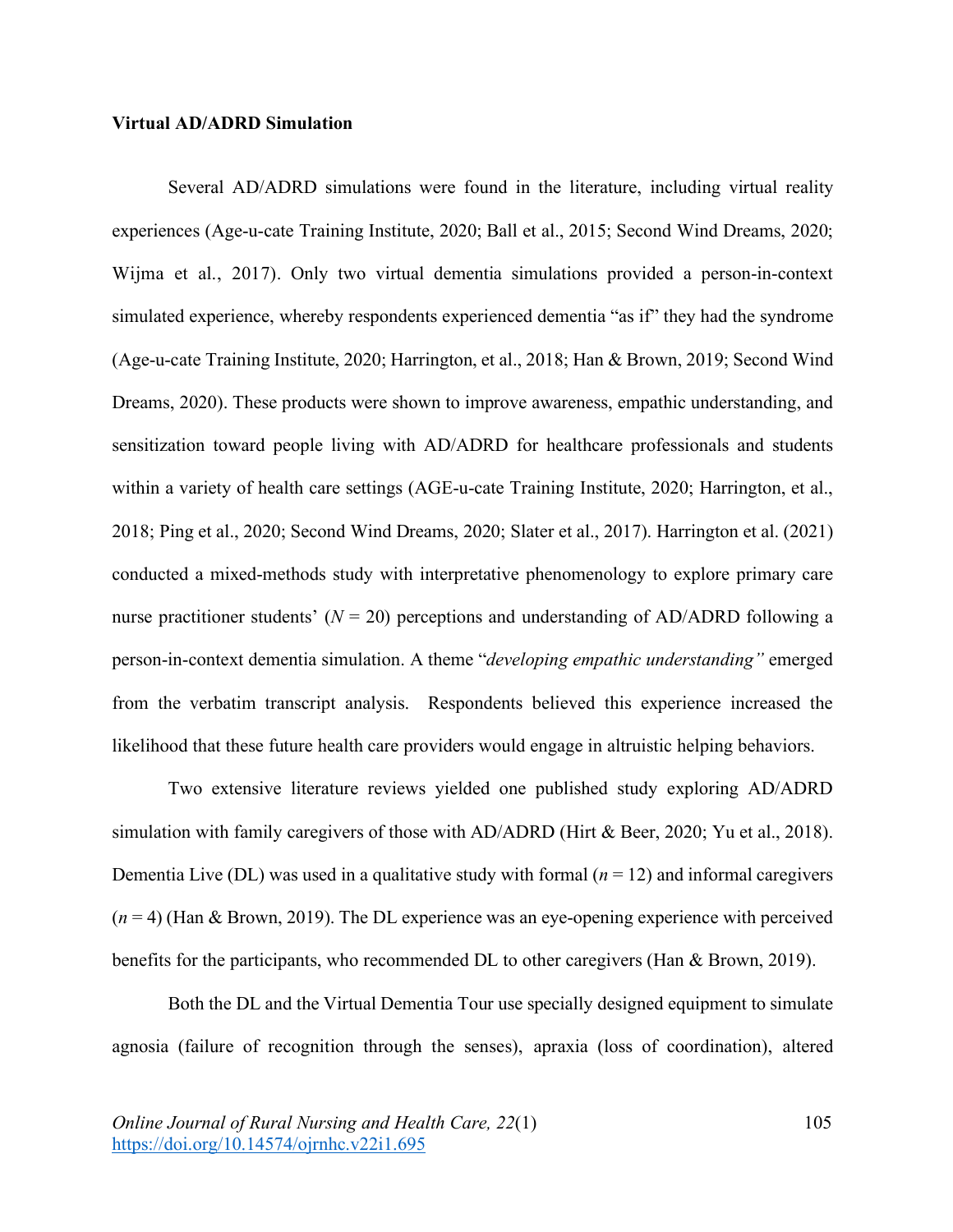perception (loss of depth perception), amnesia (loss of short-term memory), apathy (difficulty initiating activities) and attentional deficits (Age-u-cate Training Institute, 2020; Harrington et al., 2018); Second Wind Dreams, 2020). Both simulations provided family caregivers an opportunity to subjectively experience some of the effects of neurocognitive deficits commonly seen in the daily struggles associated with advancing AD/ADRD (Age-u-cate Training Institute, 2020; Second Wind Dreams, 2020). The Virtual Dementia Tour provides a first-person perception of dementia, whereby trained facilitators guide respondents through an 8-minute experience (Second Wind Dreams, 2020). During the simulation, respondents try to perform five ordinary daily activities (e.g., counting change, setting the table, matching socks, or buttoning a shirt) wearing patented equipment that simulates common neurocognitive changes. This equipment includes gloves (loss of fine motor skill), shoe inserts (altered pain perception), glasses (mimic the peripheral, central, and depth perception vision changes), and noise-producing headphones (auditory perceptions that affect one's ability to concentrate) (Second Wind Dreams, 2020).

The purpose of this qualitative study was to discover rural family caregivers' lived experiences in the person-in-context AD/ADRD simulation and its impact on the family caregiver's perceptions of the person living with AD/ADRD. This study was approved by the East Carolina University Medical Center Institutional Review Board (UMCIRB).

Two research questions guided this inquiry:

- What is a family caregivers' perception of those with AD/ADRD following a person-incontext AD/ADRD virtual simulation?
- How does a person-in-context AD/ADRD virtual simulation experience affect family caregivers' understanding of AD/ADRD as a lived experience?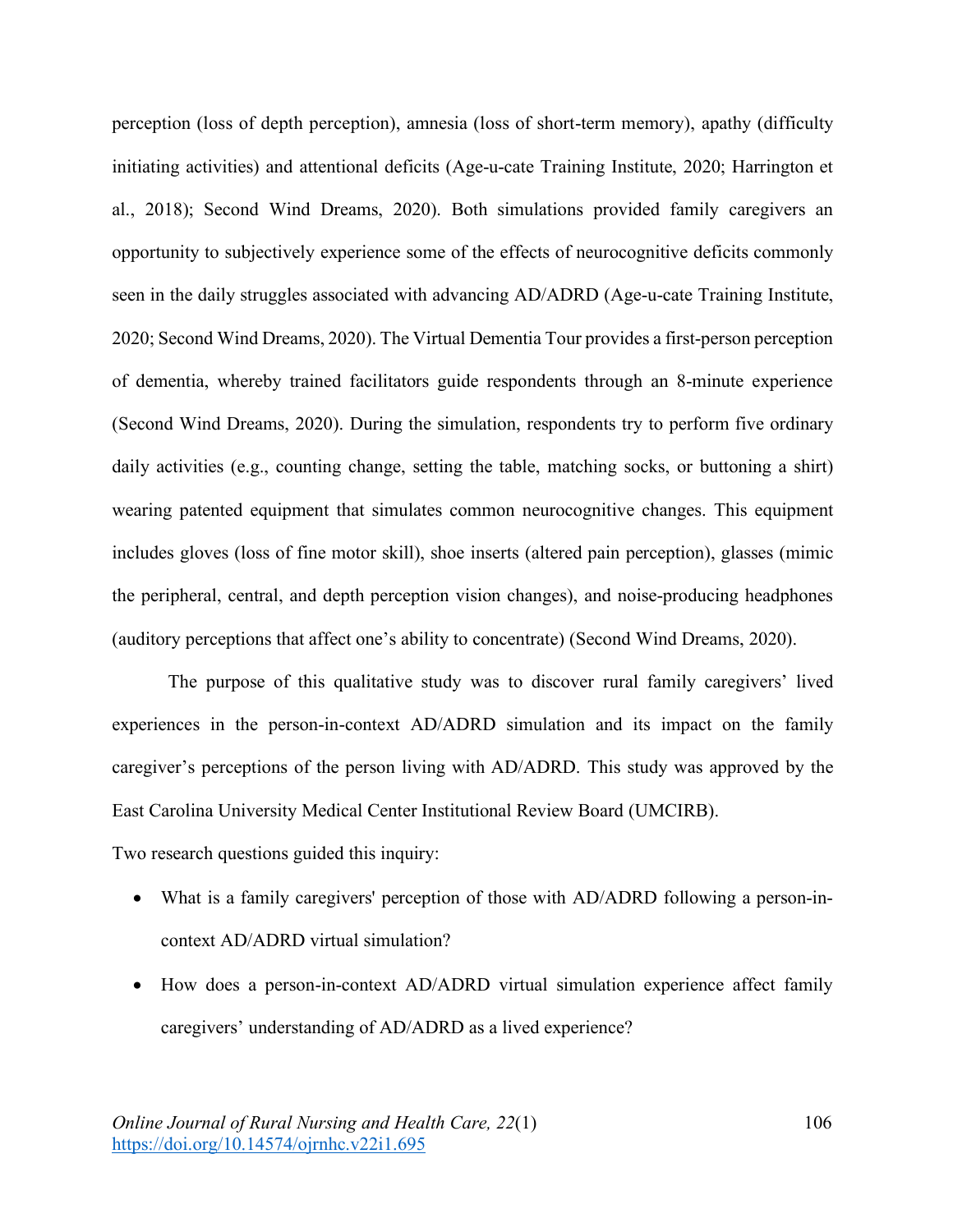## **Method**

## **Design**

The qualitative study combined descriptive and interpretative thematic analysis to disentangle the meaning of unique human lived experiences (Dowling & Cooney, 2012; van Manen, 1984, 2016). This approach was practical and applicable given the dearth of research to understand rural caregivers' lived experience in the context of caring for those with AD/ADRD (Dowling & Cooney, 2012; van Manen, 2016). The researchers acknowledged their preconceived contextual assumptions and held them in abeyance (van Manen, 2016). By doing so, the true nature and meaning of the respondents' lived experiences in a person-in-context AD/ADRD simulation could be revealed in their true nature (van Manen, 1984, 2016).

## **Sample and Setting**

The sample was drawn from five counties in the Upper Coastal Plain region of North Carolina. Edgecombe, Halifax, Nash, Northampton, and Wilson Counties are geographically located in the upper coastal plain area of northeastern North Carolina approximately 100 miles from the Atlantic Ocean (Upper Coastal Plains Council of Governments, 2012). The region's area covers 2,707 square miles of landmass of which 1,152 square miles are farmland (Upper Coastal Plains Council of Governments, n.d.). This region is designated as rural by the North Carolina Department of Commerce because its population density is less than 250 individuals per square mile (Pennington, 2015).

Three rural events where the AD/ADRD simulation was offered were chosen for recruitment. Ninety caregivers registered for the first community one-day workshop in an eastern North Carolina rural community where the AD/ADRD simulation was offered. Community partners facilitated all aspects of implementing the person-in-context simulation to maintain the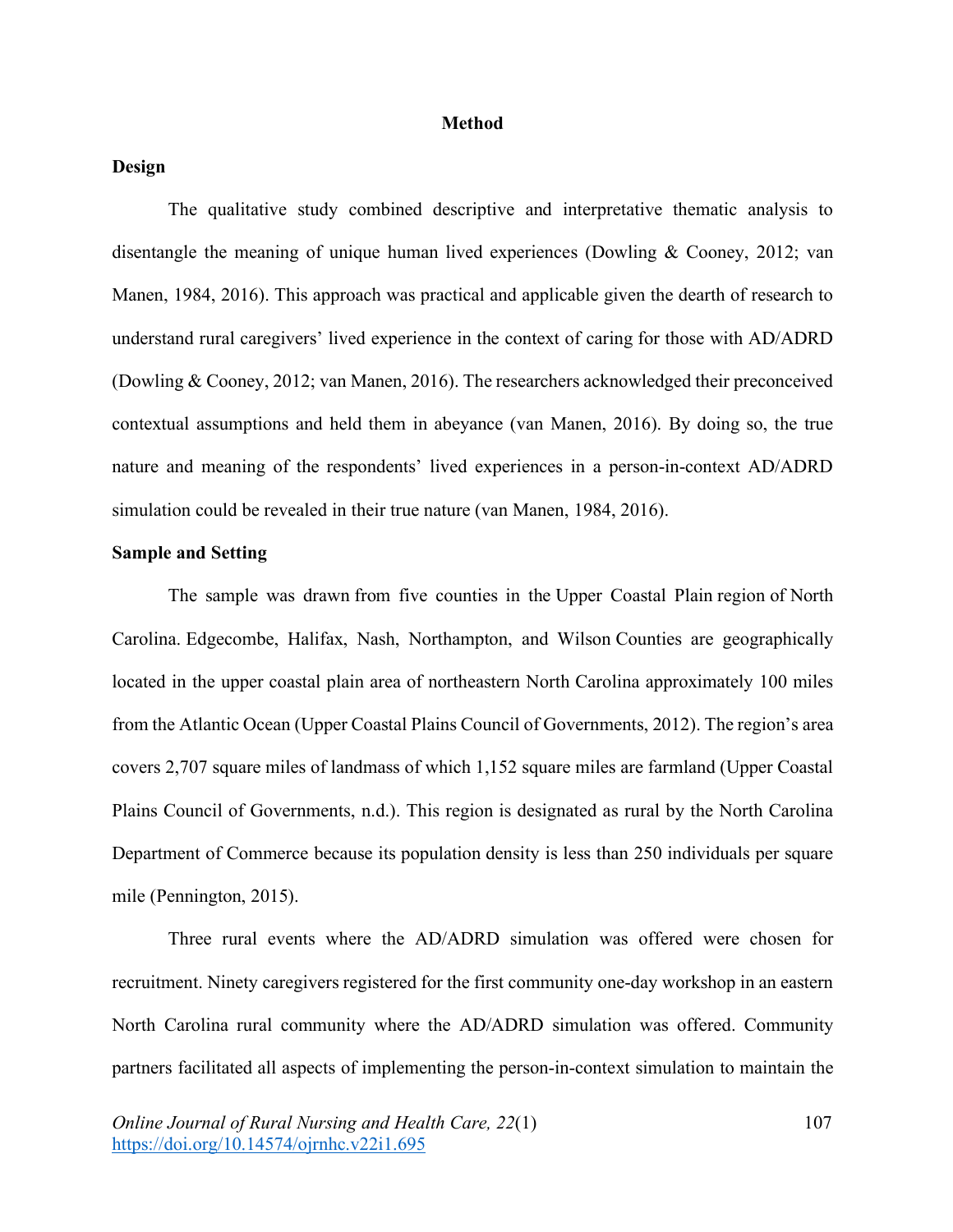study's epistemological integrity. The principal investigator (P.I.) introduced the study at the beginning of the event then remained for those interested in the study. The person-in-context simulation was delivered by certified facilitators affiliated with an event sponsor and were not coinvestigators in this study (Second Wind Dreams, 2020). Other than the AD/ADRD simulation delivery, the workshop content was not a study component and did not interfere with the study design. The partners included the study flyer in the registration materials. Sixteen potential respondents were screened using the UMCIRB approved electronic survey to establish eligibility. Inclusion criteria were adults over 18 who provided caregiving duties for a functionally dependent family member with AD/ADRD, participated in the person-in-context AD/ADRD simulation, and agreed to be interviewed within two weeks. Due to the changing nature of AD/ADRD over time, those who had prior experiences in the person-in-context simulation were included. This volunteer sample  $(N = 10)$  provided a richness of data that precluded the need to collect further data (Sandelowski, 1993, 1995; Thorne, 2016; van Manen, 2016).

## **Procedure**

Researcher-as-instrument facilitated conversational interactions and space where respondents felt safe sharing their lived experiences and meanings (Pezalla et al., 2012). All the researchers recognized that their individual experiences with caregiving for those with AD/ADRD are just one of infinite realities. The principal investigator (P.I.) had 15 years of experience counseling and managing the care of those with AD/ADRD and their caregivers across care settings as an adult-gerontology primary care nurse practitioner in medically underserved rural areas. The research team members each had 30 years of experience as registered nurses caring for older adults. The P.I. and two research team members grew up in rural cultures and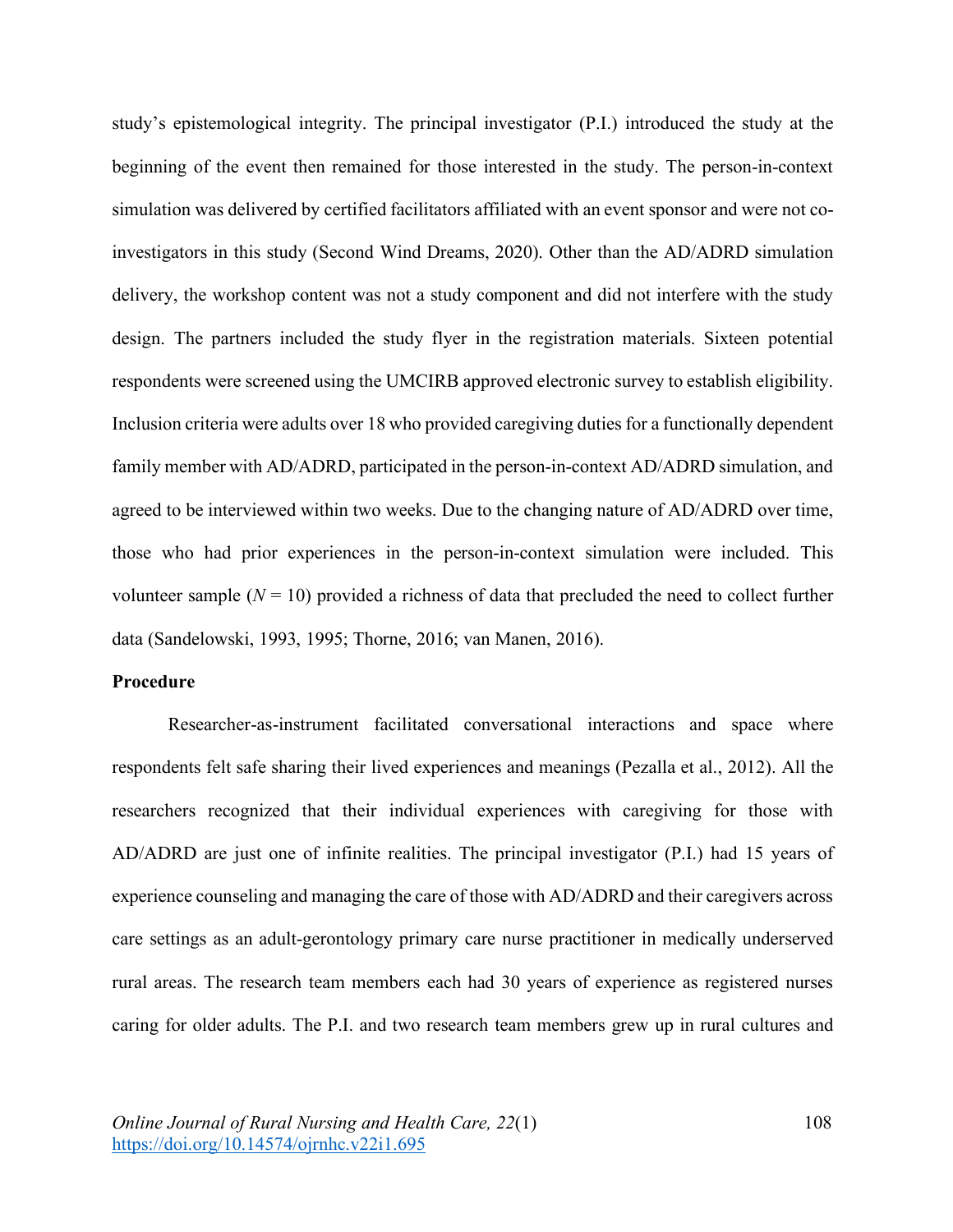acknowledged our limited knowledge about ethnic and racial differences in caregiving for those with AD/ADRD. Prefatory assumptions included (van Manen, 2011, 2016):

- The person with AD/ADRD had cognitive impairment that required supervision and care by a family member for instrumental activities of daily living or activities of daily living.
- The family caregivers of those with AD/ADRD demonstrated receptivity to a different perception by participating in the person-in-context simulation, had no cognitive impairment, and provided care for altruistic purposes.

## **Data Collection**

The interview contexts included the time they entered the simulation until respondents were interviewed within two weeks. Ten face-to-face interviews were conducted using a conversational style that were recorded for transcription purposes. Conversational interviewing facilitated building a rapport quickly and established authenticity. Baseline interview questions provided a uniform guide for the interviewer with variable responses based on the participants' responses and willingness to share their stories. Guiding statements triggered recall and allowed participants the opportunity to reflect on the experience without leading respondents' answers. For instance, the interviewer asked, "Tell me how you felt when attempting to complete the tasks." Four questions guided the semi-structured interviews:

- 1. Let's go back to the Virtual Dementia Tour®. Walk me through your thoughts and feelings as you tried to complete the tasks.
- 2. What did the Virtual Dementia Tour<sup>®</sup> mean to you as your ( $\qquad$  fill in the blank with the appropriate relative's) caregiver?
- 3. How did the Virtual Dementia Tour® impact how you thought about dementia?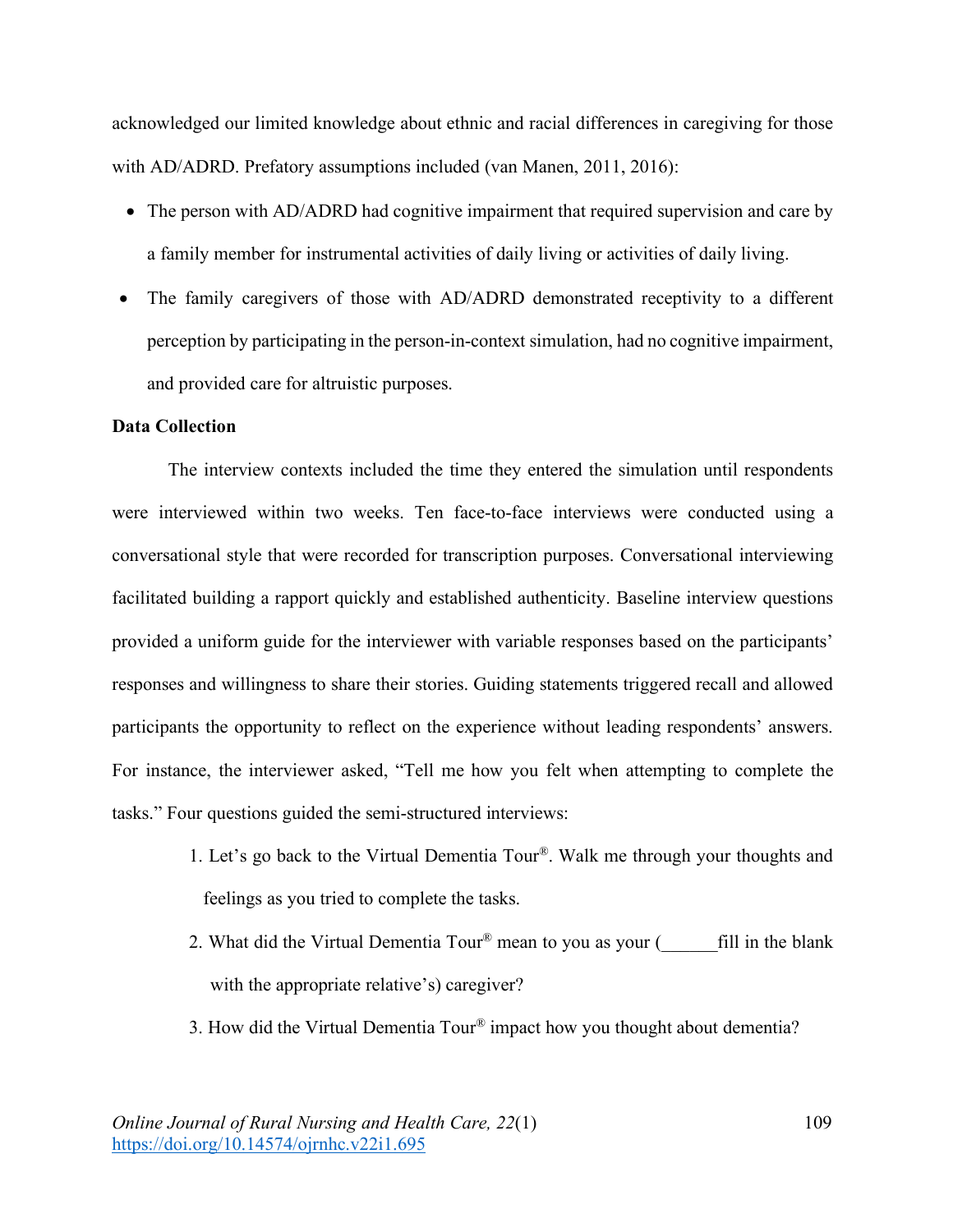4. Is there anything else you would like to share with me about your Virtual Dementia Tour® experience?

The P.I. self-transcribed the recorded interviews for data and epistemological integrity. Contact information for mental health services was provided in the informed consent to safeguard respondents' well-being. The semi-structured interviews ranged from 44-110 minutes in length and resulted in 157 pages of transcripts. After the interviews, the investigator gave each respondent a hand-written note of gratitude for their participation, P.I. contact information, a copy of their signed consent, and a gift card to compensate for their time.

The research team used several strategies to achieve trustworthiness. The interpretative strategies and analysis of multiple data sources followed logically from the research questions. The provision of believable accounts and analytically logical findings established credibility (Koch, 1996; Sandelowski, 1993; Thorne, 2016). Interpretations were grounded in rich verbatim accounts that revealed a vivid and eidetic picture of respondents' lived experience in the personin-context AD/ADRD simulation (van Manen, 2016). Triangulation and a confirmable audit trail occurred through team members' individual multiple reviews of transcripts, field notes, memos, and reflective journals.

#### **Data Analysis**

The researchers used a seven-step systematic approach for data analysis using a stepwise process to understand the meaning family caregivers of those with AD/ADRD assigned to a simulated lived experience (Colaizzi, 1978; Kuckartz, 2014; van Manen, 2016). See Figure 1.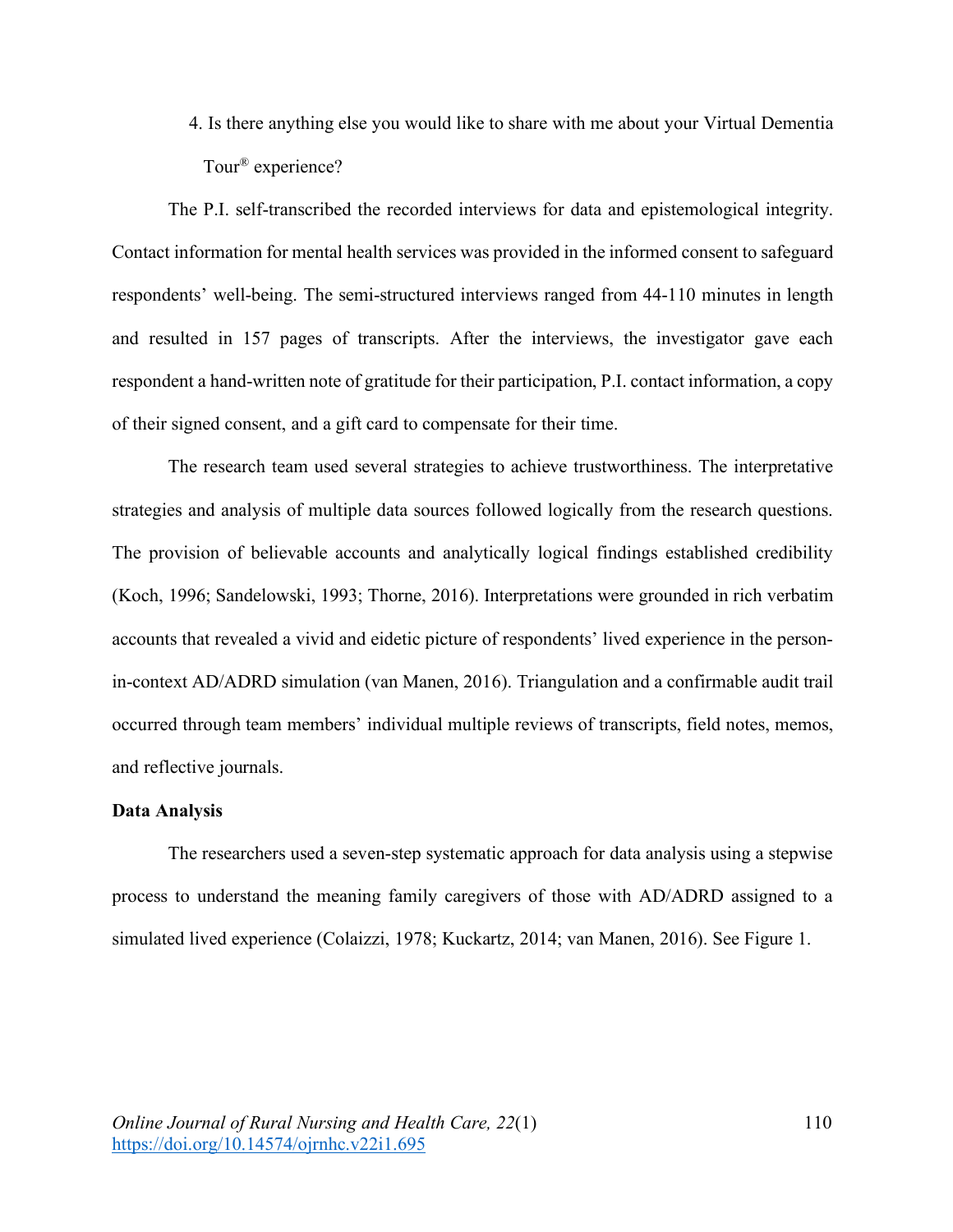# **Figure 1**

*Thematic Analysis Process*



In step one, the P.I. transcribed all interview recordings verbatim to ensure data integrity. The electronic transcripts were verified for accuracy by repetitive review of the recordings and transcripts. Interview recordings were deleted after the transcript content was verified for accuracy. Original names were then replaced with pseudonyms in the transcript files and analysis documents. Member checking was used to clarify information during the interview and transcription.

The research team then independently immersed themselves in the data by reading the transcripts several times for salient or poignant quotations without interpretation or analysis. Data were triangulated through multiple reviews and within-subject notations to establish a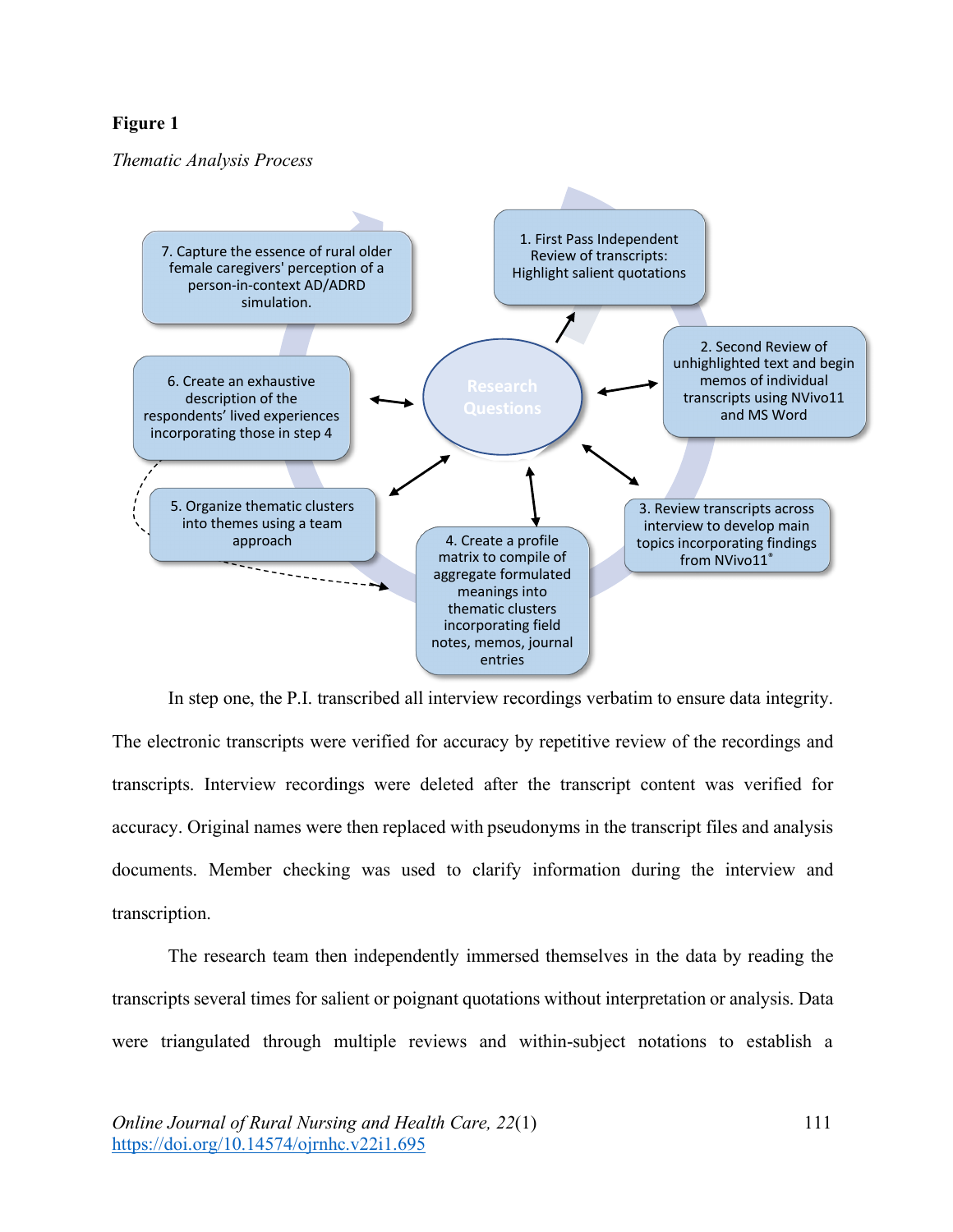confirmable auditable decision trail of the vertical (individual transcripts) and horizontal (across transcripts) data with memos from transcript reviews, field notes, and reflective journal entries (Colaizzi, 1978; Kuckartz, 2014; Thorne, 2016; van Manen, 2016).

Step three involved creating case summaries in Word and NVivo 11 to describe the nuances of respondents' relationships with their family members living with dementia. Colored flags were used to mark transcripts with similar quotations. In this step, significant statements about the person-in-context AD/ADRD simulation were extracted and organized.

In steps four through seven, the data analysis team consisted of three researchers. The team began the process of identifying collective meanings, which were compared to the results in the first stage. Then, formulated aggregate meanings were created. The team then identified thematic clusters of meanings. Findings were organized into three thematic clusters. Thematic definitions were derived from the data.

## **Results**

The volunteer respondents were female familial caregivers  $(M = 63.3 S/D = 10.3)$ , ranging from 49 to 81. Their care recipients' ages ( $M = 82.5 SD = 8.76$ ) ranging from 62 to 93 years (See Table 1).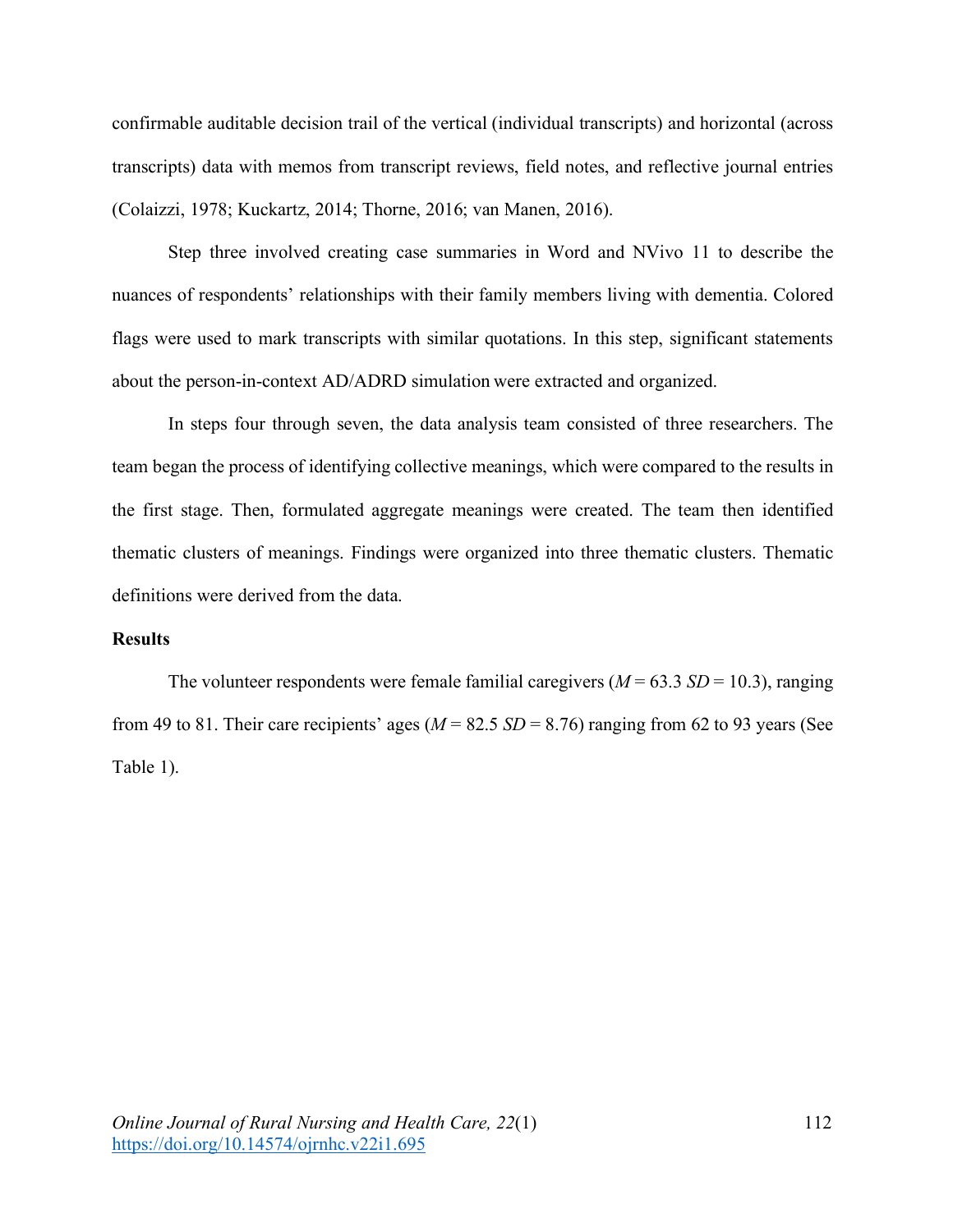## **Table 1**

*Table Dyad Summaries*

| Respondent     | Respondent           | Care                  | Years     | Days of  | Hours of    | Race         |
|----------------|----------------------|-----------------------|-----------|----------|-------------|--------------|
|                | Relationship (age)   | Recipient             | <b>Of</b> | Care per | Care<br>per |              |
|                |                      | Relationship (age)    | Care      | Week     | day         |              |
|                |                      |                       |           |          |             |              |
| 1              | Daughter (70)        | Mother $(92)$         | $7-9$     | $6 - 7$  | $8 - 12$    | White        |
| $\overline{2}$ | Daughter-in-law (74) | Mother-in- law $(93)$ | $4-6$     | $6 - 7$  | $21 - 24$   | <b>Black</b> |
|                |                      |                       |           |          |             |              |
| 3              | Wife $(82)$          | Husband (72)          | $4 - 6$   | $6 - 7$  | $21 - 24$   | White        |
|                |                      |                       |           |          |             |              |
| $\overline{4}$ | Wife $(50)$          | Husband (79)          | 13        | $6 - 7$  | $8-12$      | White        |
| 5              | Sister $(74)$        | Sister $(79)$         | $4 - 6$   | $6 - 7$  | < 8         | <b>Black</b> |
|                |                      |                       |           |          |             |              |
| 6              | Daughter (49)        | Mother $(82)$         | $1 - 3$   | $2 - 3$  | < 8         | <b>Black</b> |
| 7              | Daughter (62)        | Mother $(86)$         | 4-6       | $6 - 7$  | $8 - 12$    | White        |
|                |                      | Father (88)           |           |          |             |              |
|                |                      |                       |           |          |             |              |
| $8\,$          | Daughter (56)        | Mother (78)           | 7-9       | $\leq$ 1 | $<\!\!8$    | <b>Black</b> |
| 9              | Daughter/Wife (63)   | Mother<br>(86)        | $>15$     | $6 - 7$  | $8 - 12$    | <b>Black</b> |
|                |                      | Husband $(62)$        |           |          |             |              |
| 10             | Daughter (57)        | Mother $(91)$         | 10        | $6 - 7$  | $21 - 24$   | <b>Black</b> |

#### *Thematic Analysis*

Three themes revealed the essence of the person-in-context AD/ADRD simulation experience and its meaning for these rural family caregivers of those with AD/ADRD. Respondents described their simulated lived experience as intensely and deeply felt. The themes emerged from respondents' statements and suggested an altruistic desire to better understand their family members' lived experiences and improve their comfort and quality of life. The emergent themes included *Now I Understand*, *Opened My Eyes*, and *Making Changes.*

**Theme 1: Now I Understand.** The theme *Now I Understand* answered research question one: What is a family caregivers' perception of those with AD/ADRD following a person-incontext AD/ADRD virtual simulation? This theme involved recurrent realizations and expressed recognition of the physical and mental changes seen with progressing AD/ADRD*.* For example,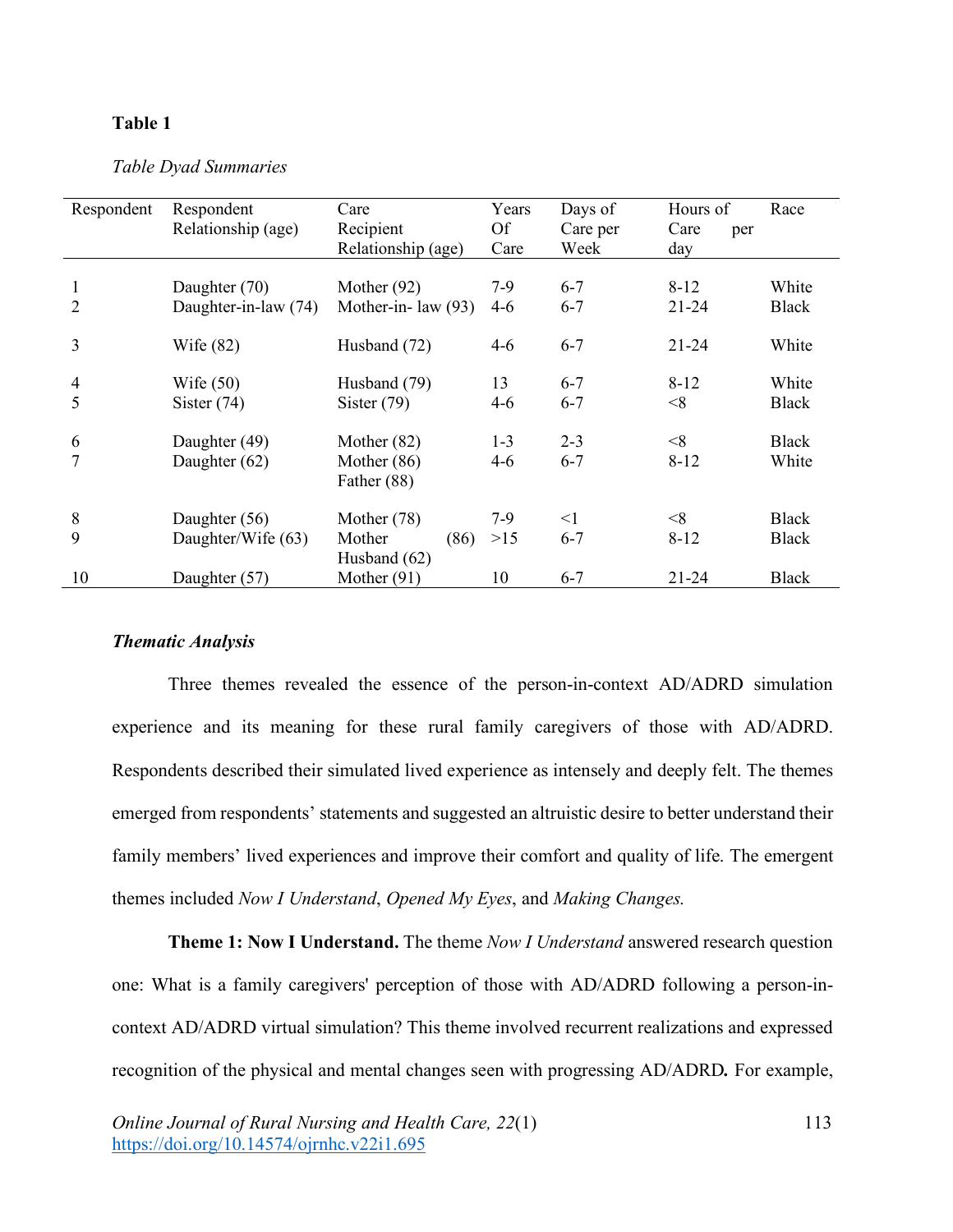two respondents shared that they did not realize their family members' AD/ADRD affected multiple body systems, such as a respondent whose husband had early frontotemporal degeneration. She stated, "I didn't understand. I thought it was a mental issue and not a [depth] perception issue." When asked what she was referring to, she responded:

*When I got home and watched him ever so closely, his hand doesn't open up. I did not notice it until after the tour. I never thought about it* [his dementia] *disease] being a physical thing; [I] always just thought it was a mental thing.* 

This respondent's recognition of her husband's change in motor function uncovered her false assumption. The simulated experience enlightened her about the sensory and motor changes commonly found and improve her awareness. Another family caregiver who worked in social services with older adults shared her reflections and understanding indicative of self-discovery:

*The virtual [dementia] tour opens up understanding and knowledge [pause] putting yourself outside of who you are and getting inside somebody else's feet as much as you can of what they are going through, which opens up your sense of empathy, sympathy, the ability to understand so you can do things differently.*

The youngest respondent related her understanding of her mother's inability to the difficulty processing information:

*It was the process that was broken. You can hear, but if you can't process it, you can't get from here to here. For me, this* [simulation] *taught me the processing of information and communication is not getting there. It is not even about remembering it; it is about absorbing it. It can't come out the same way.* 

Themes *Opened My Eyes* and *Making Changes* emerged from the data and answered research question two: How does a person-in-context AD/ADRD virtual simulation experience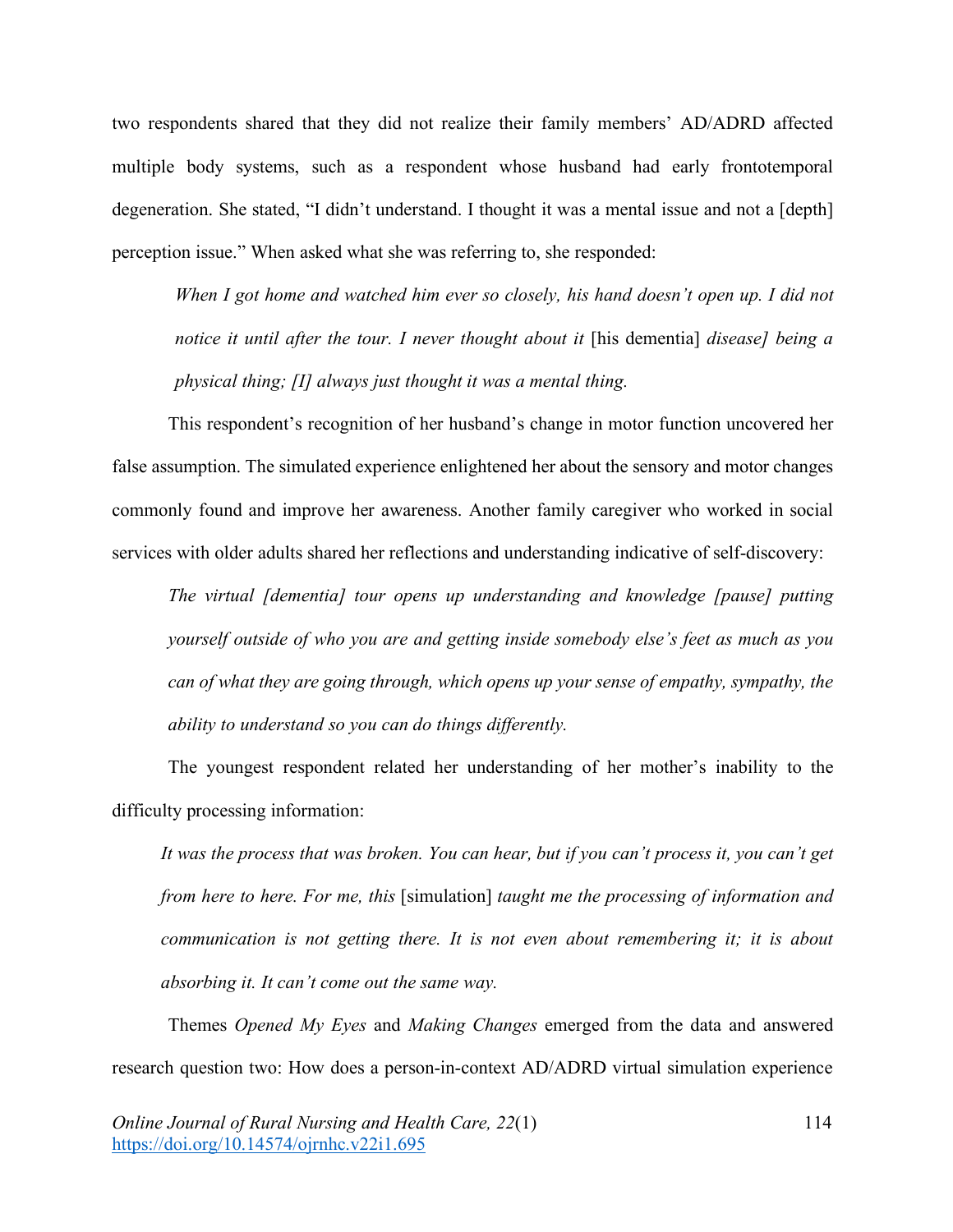affect family caregivers' understanding of AD/ADRD as a lived experience? These themes revealed the depth of respondents' self-discovery through reflection. Their statements suggested the person-in-context simulation changed their perception of their loved one's challenges and provided subjective meaning of AD/ADRD as a lived experience.

**Theme 2: Opened My Eyes.** *Opened My Eyes* described the emotional aspect of selfdiscovery and described how respondents introspectively interpreted their behaviors, thoughts, and feelings in the simulation at a deeper level. The person-in-context simulation experience revealed the complexity of their loved ones' daily challenges. Upon reflection of her simulation experience, one respondent articulated her changed perception, "*It* [the simulation] *opened my eyes that dementia is not just a disease of the mind. It is a disease of the mind, the body, and the heart and soul of an individual."* Another respondent revealed how deeply and strongly the simulation impacted her perception of her mother's AD/ADRD, *"When you take a step in their shoes, it sets you back, and you quiet yourself [pause]. It was like, wow! It is deep and strong.*"

**Theme 3: Making Changes.** Respondents shared how they began making changes based on their simulation experience by changing their caregiving approaches, expectations, and living environment. For example, one respondent shared, "*I tried to remove; I just started trying to get rid of extras that don't need to be. Magazines, trinkets, just "things" that don't need to be.*" Some respondents shared how they changed their emotional responses when communicating with their family members living with AD/ADRD. From her experience, a respondent reduced the stress of the day when she practiced doing dressing time in the state of calmness, *"If I see she is getting a little confused, I can guide her… start right here just like that…next thing the camisole—less stress on her…. The less stretched [sic] she is, the less stressed we are. It is calm and peaceful."* One respondent who had dual caregiving responsibility for her husband and mother shared that

*Online Journal of Rural Nursing and Health Care, 22*(1) https://doi.org/10.14574/ojrnhc.v22i1.695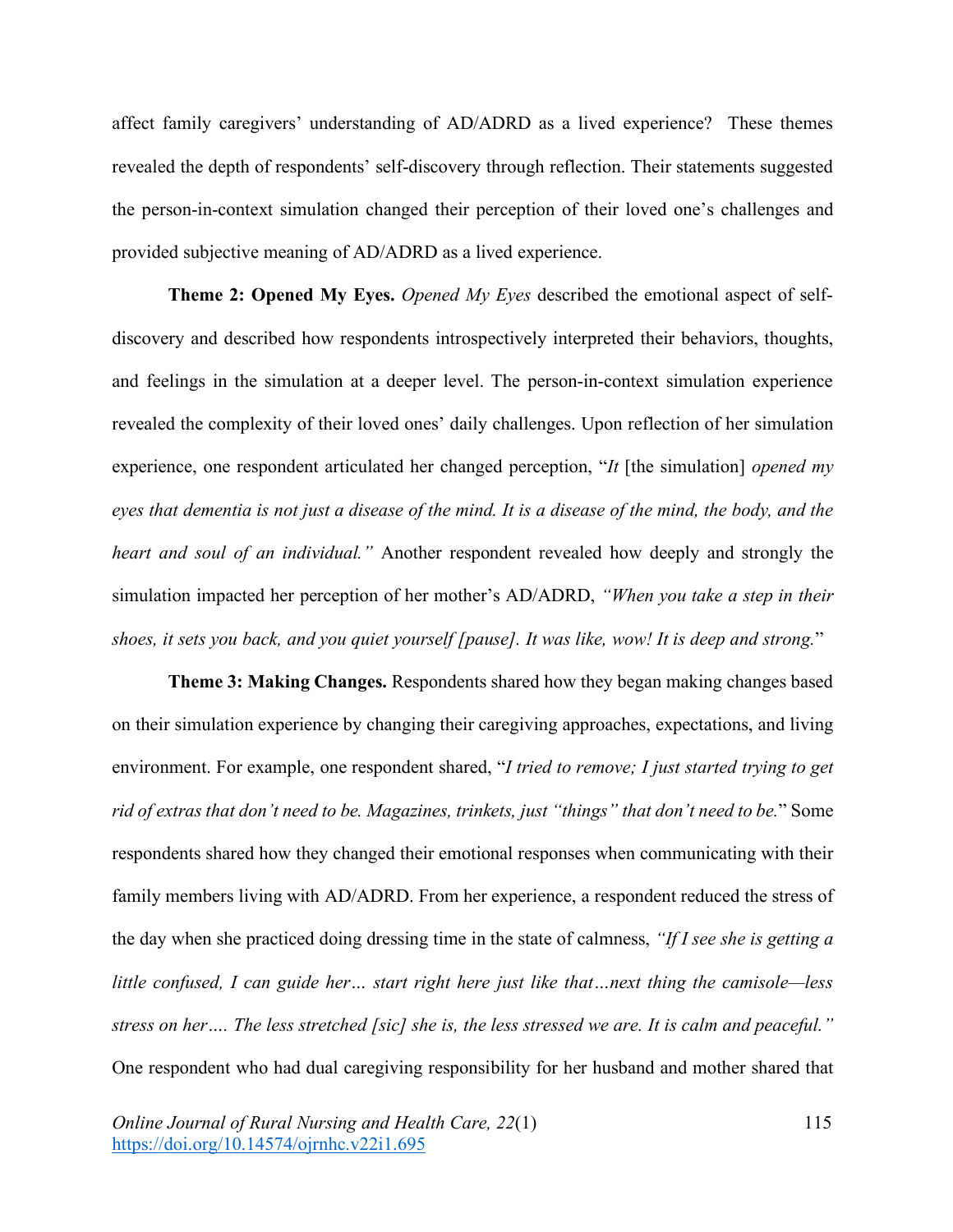*Making Changes* meant changing her expectations about how her husband placed linens in the closet, which had a calming effect on him. She explained, "*Oh, that linen closet. I just leave it. They are just crammed in there. He is a lot calmer, and he doesn't think I am picking on him*."

Other respondents shared how their expectations changed and subsequently reduced relational discord. For example, one respondent shared a reflective anecdote about how she provided her husband with one task for the day to keep him occupied while she was away from home:

*He would put the clothes in the dryer and not cut [turn] it on. When I come home, there is a pile of wet clothes on the bed to be folded. He put them in the dryer and waited and then take them out of the dryer and put them on the bed for me to fold them up. It does make more sense as to why that would happen. It makes perfect sense. So yesterday, instead of being completely aggravated, I just said I don't think these are quite dry enough [motioned hugging him] and put them back [strong emphasis] in the dryer and cut [turn] it on this time—[chuckling].* 

This respondent went further to suggest that making changes in her expectations and reaction improved relational harmony with her husband:

*It has made me less frustrated with him and just let me hug him and say I don't think these*  [clothes] *got dry enough instead of* [yelling], *'Why did you do this when you know they aren't dry?'*

This statement suggested that making changes in her expectations and reaction improved relational harmony with her husband.

One respondent's statements supported the a priori assumption that receptivity to a change in perception was critical to self-discovery. This respondent also reinforced how relational context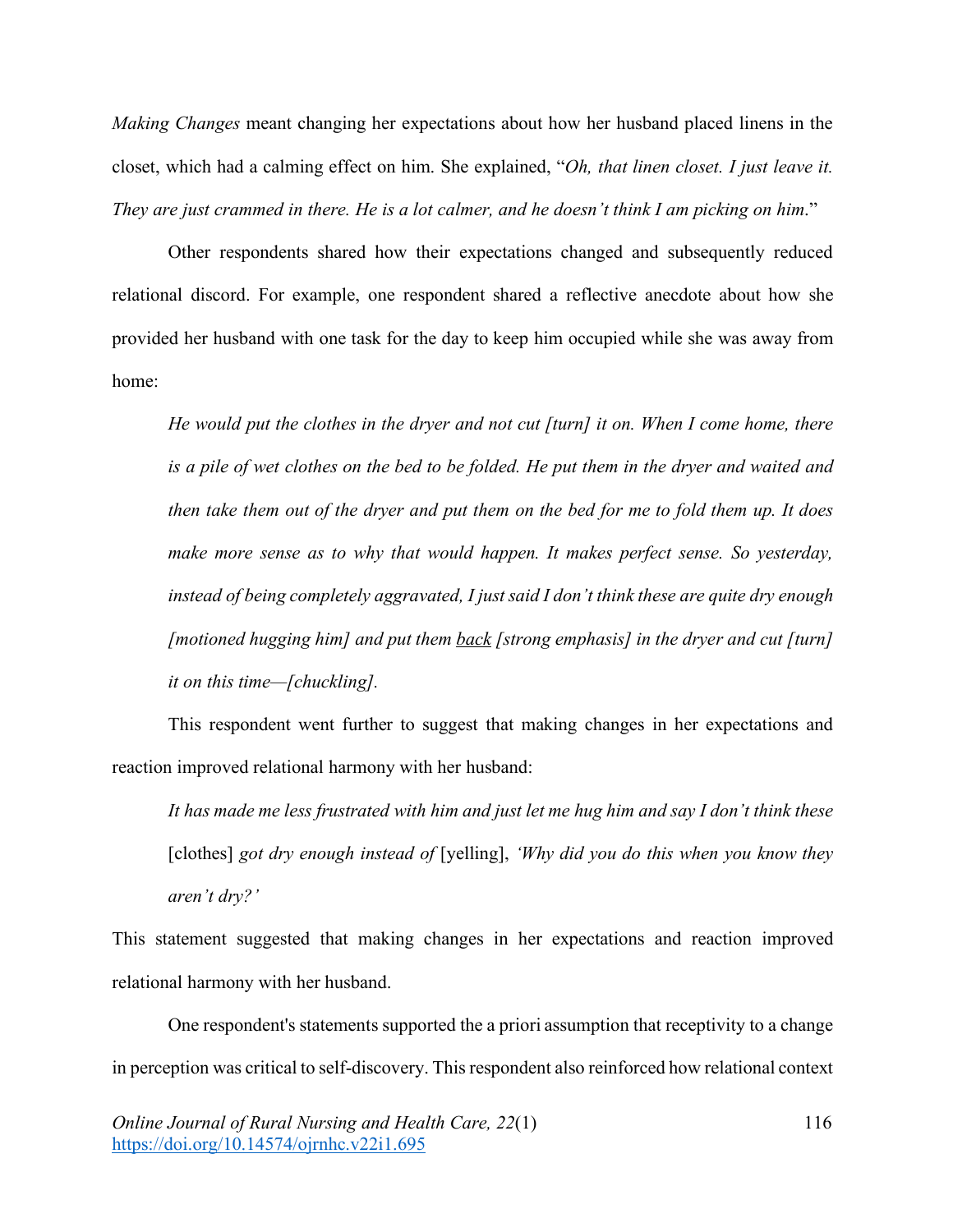and previous familial conflict shape one's perception of the person with AD/ADRD (Aspesoa-Varano et al., 2015). This respondent shared, *"Dealing with my sister and working with seniors in my work—I was feeling that this is what life is like for them because I see it every day."* She self-excluded from the necessity to acquire caregiving skills due to a perceived lack of need, "*I stopped going to the conferences 4-5 years ago* [be]*cause I was hearing the same thing over and over. I decided to go back and invite one of my friend*[s]*."* This respondent provided insight into a counter experience that was incongruent with others' experiences. She was her sister's caregiver, who attended the AD/ADRD simulation for continuing education. When asked how this experience impacted her understanding of her sister's situation, she responded, "*No, I already understood [chuckling]"* and did not elaborate further. She then volunteered, "*You know, I did not buy into this [family caregiving role], I have my own life."* She expressed that she felt an obligation in reciprocity for her sister's financial support in the remote past and shared that their relationship was contentious before her sister's cognitive decline. Her statements and rationale for participating in the simulation suggested a lack of receptivity necessary for self-discovery and understanding. Ultimately, this respondent did not understand her sisters' lived experience. Upon reflection, if an individual does not have openness to discovery (a prefatory assumption) before a person-in-context AD/ADRD experience, reflective self-discovery within and following the experience is less likely.

#### **Discussion**

Respondents' contextual statements or recurrent phrases guided the identification of aggregate themes. The person-in-context AD/ADRD experience provided respondents with an opportunity for reflection, self-discovery, subjective meaning about AD/ADRD, and perceptions of their loved ones' lived experiences.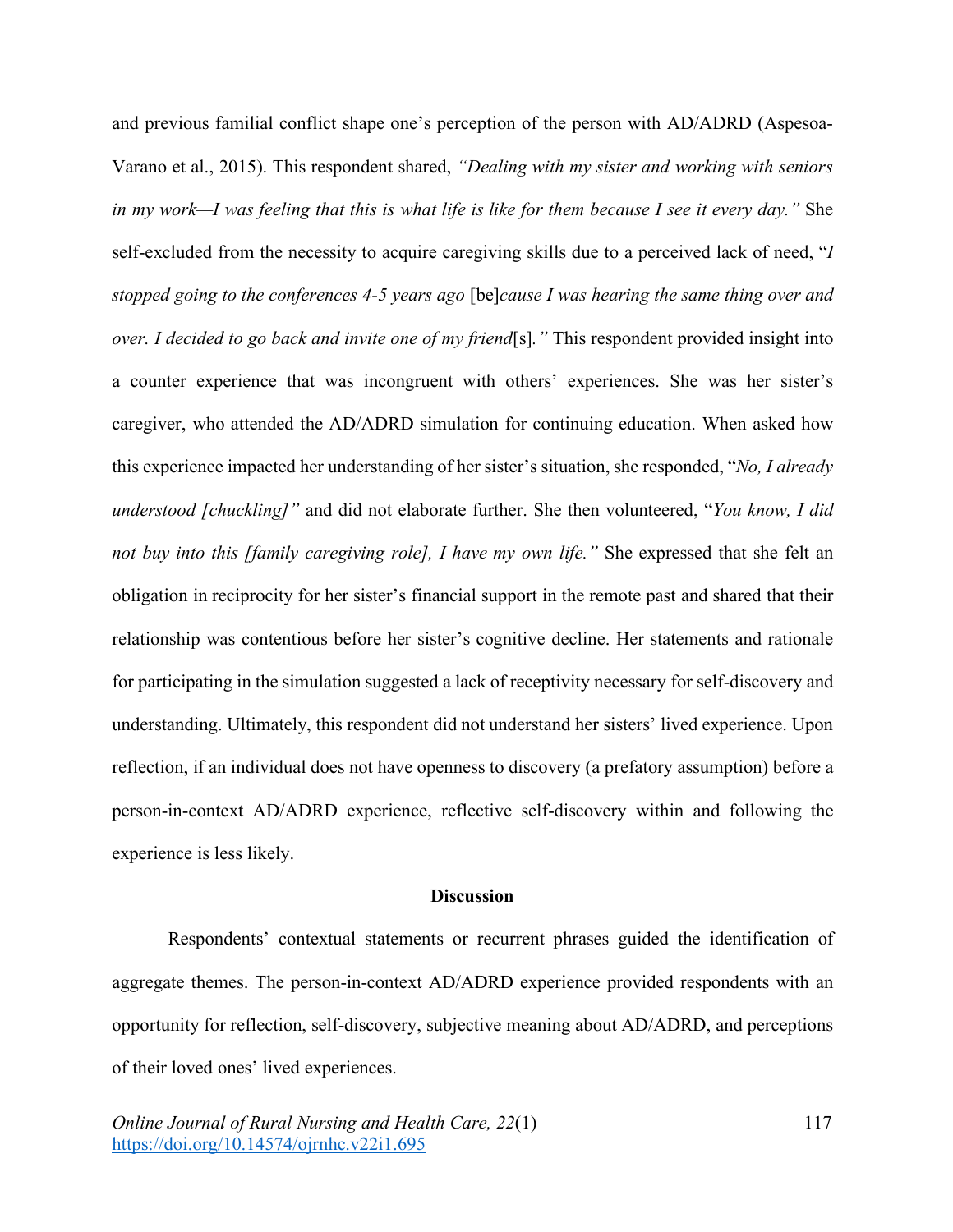The theme *Now I Understand* substantiated the cognitive aspect of respondents' selfdiscovery process, which described respondents' ability to relate to their family members' experiences, behaviors, perceptions, and emotions following the person-in-context AD/ADRD simulation. The theme *Opened My Eyes* described respondents' epiphanies whereby they interpreted personal behaviors, thoughts, and feelings in the simulation at a deeper level compared to observations of their loved ones. *Making Changes* explained how some respondents changed their care approaches by simplifying tasks and adjusting their expectations.

The time between respondents' simulation and interview allowed time for self-reflection and discovery. Several respondents expressed their intention to continue repetitive participation in community AD/ADRD simulations, as they found their subsequent experiences beneficial in understanding their family members' disease progression. All respondents who experienced the simulation a second time shared that each experience was distinctive and valuable because their loved one's AD/ADRD evolved. The research team was intrigued that several family caregivers changed their care practices within one week after the person-in-context simulation. Others with previous experience in the person-in-context AD/ADRD simulation reported maintaining the adopted practice changes made then and new changes based on this experience.

Respondents' goals to make changes were consistently reported to improve their family members' comfort and reduce their AD/ADRD challenges. Most respondents found the AD/ADRD simulation provided a unique and personal learning experience allowing them to understand their loved one's experience to provide the best quality of life possible. Most respondents believed that such simulations should become mandatory and repetitive. Those experiencing the AD/ADRD simulation for a second time felt the second simulation experience provided them with an eidetic perspective of their family members' evolving disease trajectory.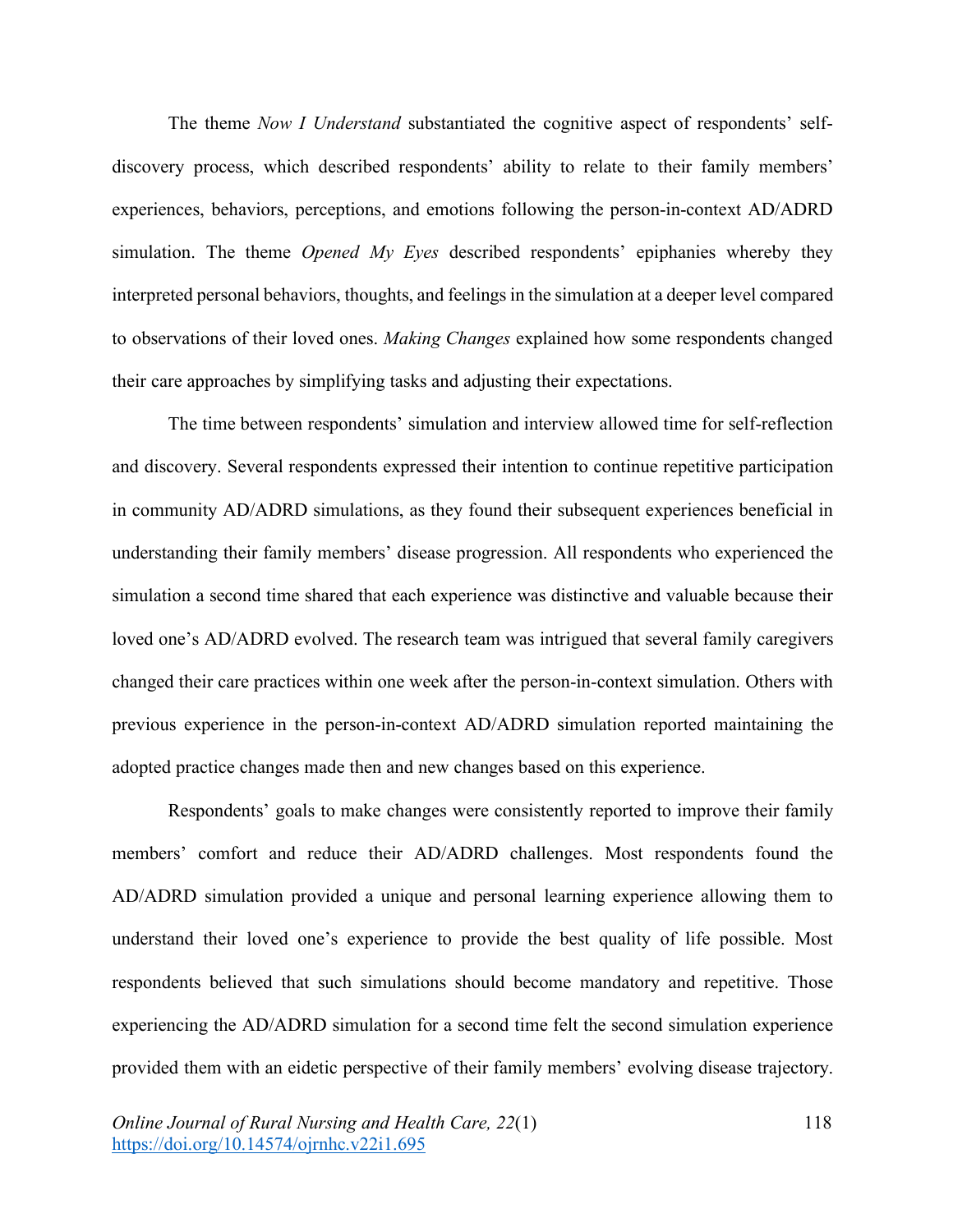Those with previous simulation experiences enriched the researchers' depth of understanding. Respondents' biases and misperceptions toward their family members and their daily challenges with AD/ADRD were like other researchers' findings (Han & Brown, 2018).

This study supports the National Institutes of Health's strategic plan to increase research in rural caregivers of those with AD/ADRD (2021). A longitudinal study may elucidate whether family dementia caregivers' experiences in the person-in-context AD/ADRD simulation have a long-lasting effect and, if so, how long these effects last. Reported reductions in frustration, aggravation, and stress voiced by the respondents might improve caregiving longevity and mutually beneficial care for the family dementia dyads. Some respondents were unaware that they held unrealistic expectations and verbalized that adjusting their expectations improved relational harmony.

These respondents expressed that the experience was extremely valuable to inform positive changes in their loved ones' lives. Based on respondents' insights about repetitive participation in person-in-context dementia simulations, one area for future research should address the value of repeated exposures to person-in-context simulation as neurocognitive degeneration progresses.

## **Nursing Implications**

Rural health nurses are uniquely positioned to educate caregivers on critical measures to protect the emotional, mental, and physical well-being of the AD/ADRD caregiving dyad. Rural health nurses who offer person-in-context AD/ADRD to enhance community caregiver education may improve caregivers' awareness of the need for different communication strategies for expected behavioral changes associated with AD/ADRD. Area Agencies on Aging caregiver specialists often offer person-in-context dementia simulations and may be an excellent resource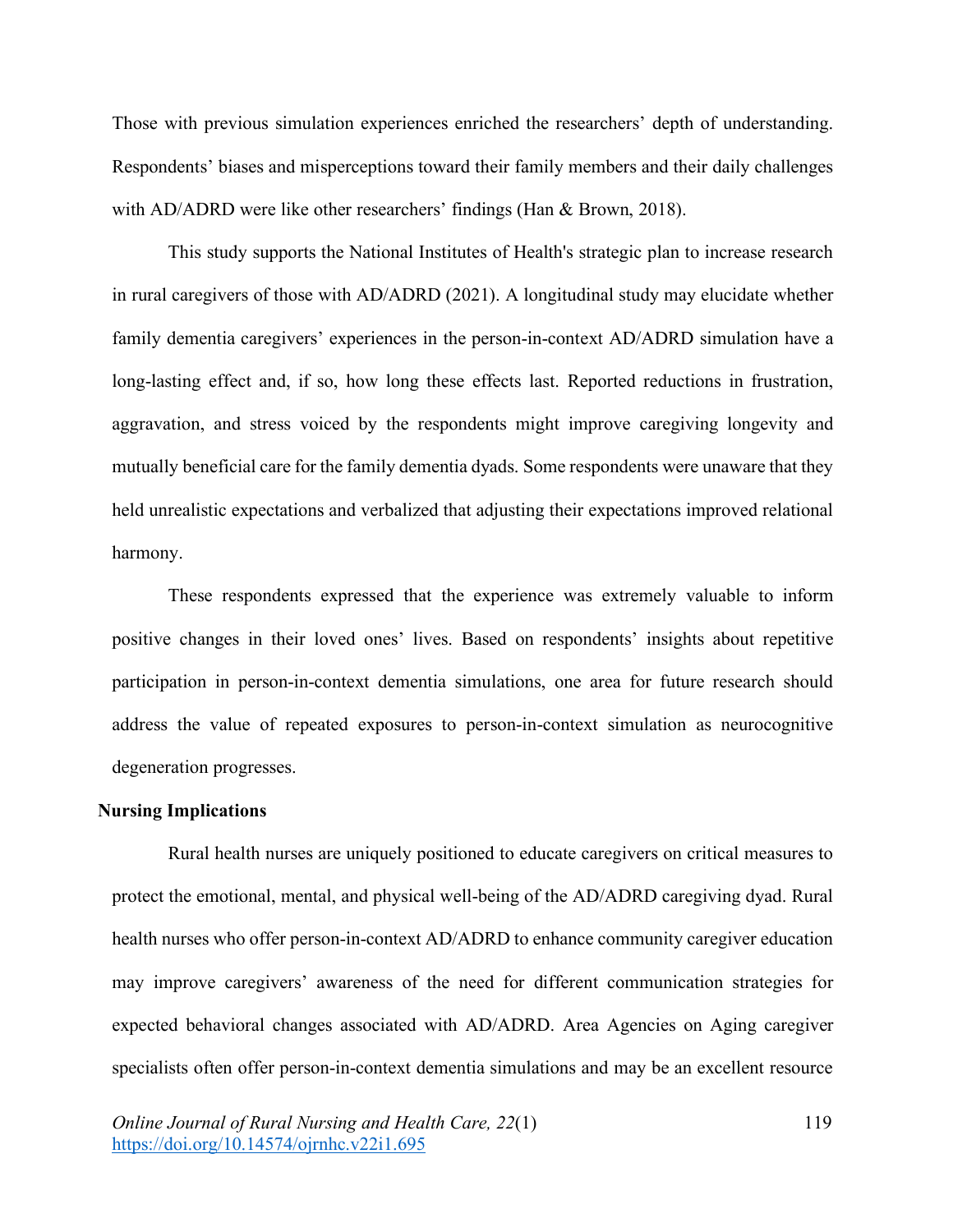for rural nurses and caregivers. Anticipatory approaches for managing the inherent frustrating situations in family caregiving of those with AD/ADRD are crucial to dyadic harmony and caregiving longevity.

Although the person-in-context simulation for this study was offered in a community event, the individual family versions of this or similar simulations may be acquired through grant funding as a valuable and feasible option for rural nurses to promote caring behaviors and expectations toward family members with AD/ADRD. Home delivery may be a safe alternative for those who are wish to practice social distancing and avoid community events. In rural nurses' role, they connect residents with local resources and procure services (e.g., home health). Interprofessional collaboration with the federally supported Area Agencies on Aging in rural nurses' regions who deliver person-in-context simulations in the community or home environments strengthen the nurses' collaborative efforts, provide access to caregiver support specialists, and establish the trust needed to build a stronger support network. Rural nurses may benefit from participation in person-in-context AD/ADRD simulation to guide advocacy for those with AD/ADRD and caregiver education. Although not intended, these findings may be transferable to other contexts, situations, and settings (van Manen, 2016).

#### **Limitations**

Understandably, the person-in-context AD/ADRD simulation is an intense simulation experience (Merizzi, 2018). Although these respondents reported experiencing negative emotions, all respondents expressed positive impressions of their person-in-context simulation. No adverse outcomes were reported to the P.I. or UMCIRB. This team would discourage participation in AD/ADRD simulations soon after losing a loved one from AD/ADRD, which may intensify grief reactions (Merizzi, 2018). Those who choose to participate soon after the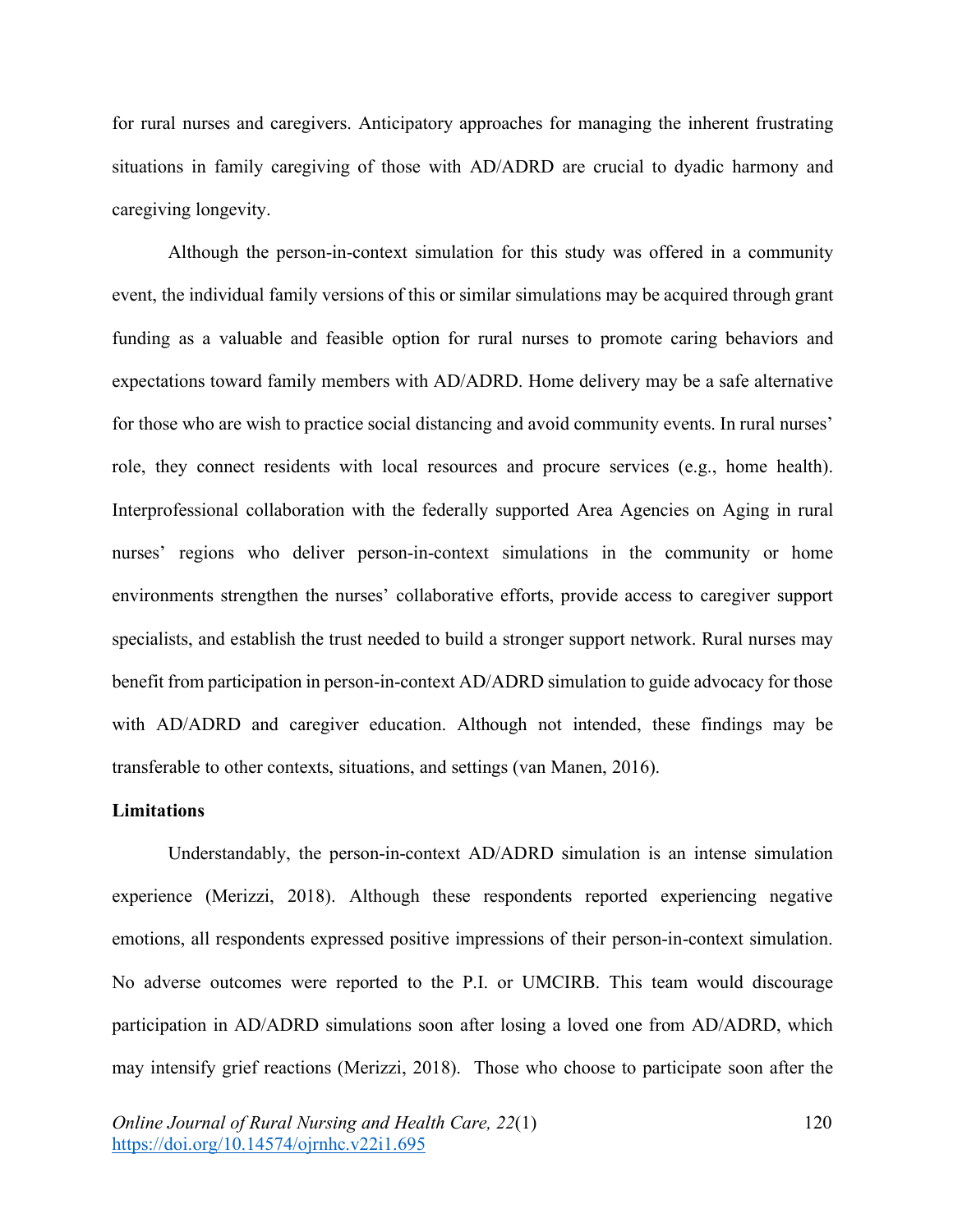death of a loved one caused by AD/ADRD have no opportunity for positive change, as seen in those who have current caregiving responsibilities. Their participation under these circumstances may lead to regret and emotional pain that may be difficult to process without professional bereavement counseling. Although adverse outcomes were not seen in the study, safeguards for respondents' mental and emotional health need to be planned for those who may experience an adverse reaction following any person-in-context AD/ADRD simulation.

While caregivers planned and reported implemented changes, further study using personin-context AD/ADRD simulation is needed to examine if the changes reported bring about better care strategies or changes in caregivers' health outcomes. The chosen sampling method may have introduced volunteer bias. However, the all-female sample was congruent with the prevalence rates of female caregivers cited in the literature (Alzheimer's Association, 2021; Jutkowitz et al., 2017). Prior exposure to education and previous participation may have biased the respondents' perceptions. However, those who participated in the person-in-context AD/ADRD simulation three years prior vividly recalled their previous experiences and reported maintenance of changes made in care across time, which added to the researchers' depth of understanding.

## **Conclusion**

Rural family caregivers found the AD/ADRD simulation profoundly impacted their perceptions of AD/ADRD and expressed new understandings and eye-opening epiphanies about their family members' daily challenges with dementia and their planned changes to improve their loved ones' quality of life. The AD/ADRD simulated experience provided participants with a unique opportunity for self-discovery about their loved ones' daily challenges. This original study addresses the paucity of literature and research about AD/ADRD simulations for rural caregivers of persons with AD/ADRD. This study further demonstrates the value of AD/ADRD simulation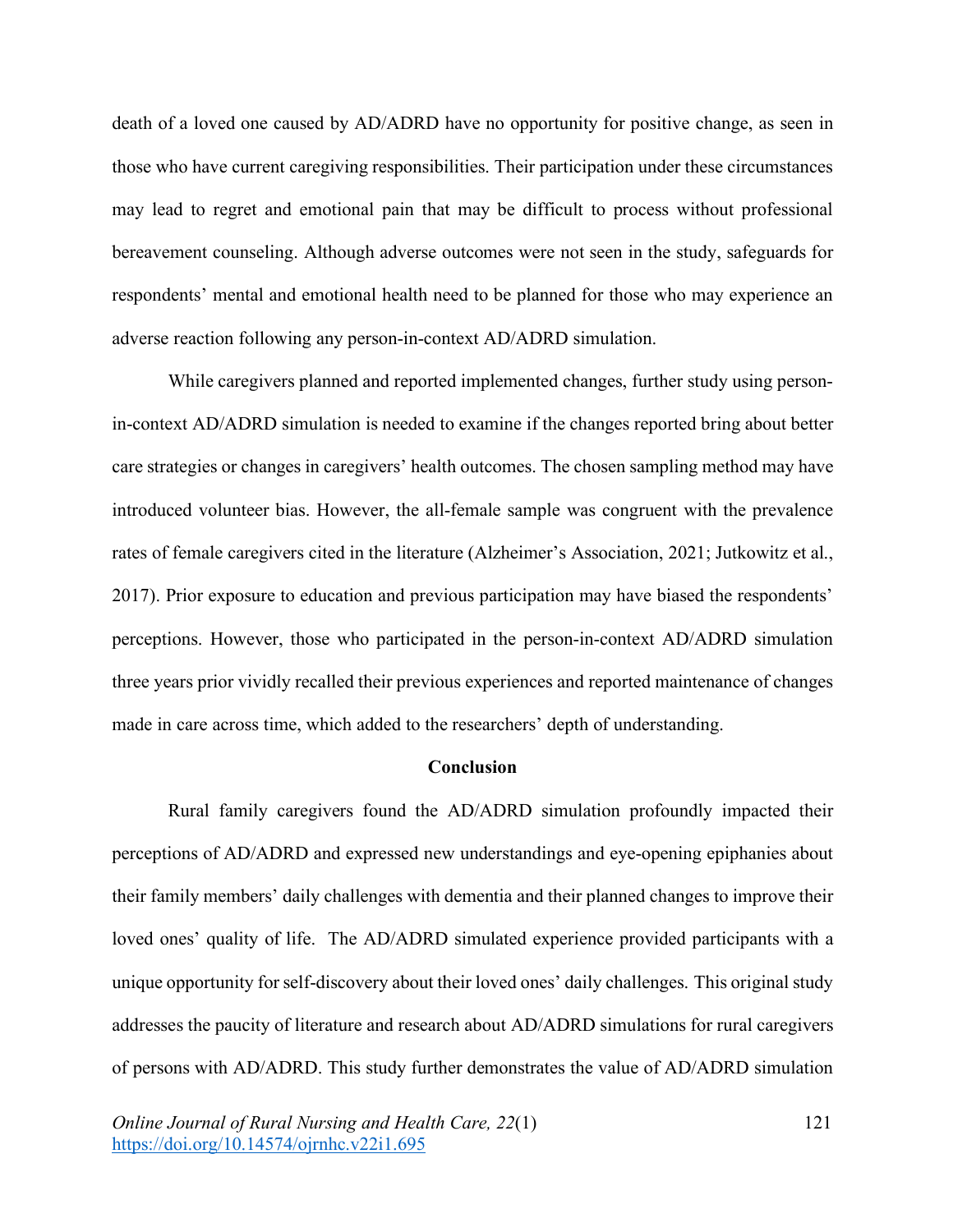to rural nursing practice and science. These findings may prompt rural health nurses to encourage family caregiver participation in person-in-context simulations to enhance their understanding of the loved ones' lived experience.

## **References**

Age-u-cate Training Institute (2020). Dementia Live. https://www.ageucate.com/index.php? main page=dementia live

Alzheimer's Association. (2017). 2017 Alzheimer's disease facts and figures. *Alzheimer's & Dementia, 13*(4), 325-373. https://doi.org/10.1016/j.jalz.2017.02.001

- Alzheimer's Association. (2021). *Alzheimer's disease 2020 facts and figures*. https://www.alz.org/media/Documents/alzheimers-facts-and-figures\_1.pdf
- Alzheimer's Association. (2020). *North Carolina Alzheimer's facts and figures 2019*. Alzheimer's Association. https://www.alz.org/media/documents/northcarolina-alzheimers-factsfigures-2019.pdf
- American Psychiatric Association. (2013). *Diagnostic and statistical manual of mental disorders* (5th ed.). American Psychiatric Association Publishing.

https://doi.org/10.1176/appi.books.9780890425596

- Aspesoa-Varano, E. C., Reinhard, S. C., Choula, R., & Young, H. M. (2015). Multi-cultural caregiving and caregiver interventions: A look back and a call for future action. *Generations: Journal of the American Society on Aging, 39*(4), 39-48.
- Ball, S., Bluteau, P., Clouder, L., Adelfila, A., & Graham, S. (2015). *MyShoes*: An immersive simulation of dementia. In *Proceedings of the 10<sup>th</sup> International Conference on Elearning.* C. Watson (Ed.) College of the Bahamas. Academic Conferences and Publishing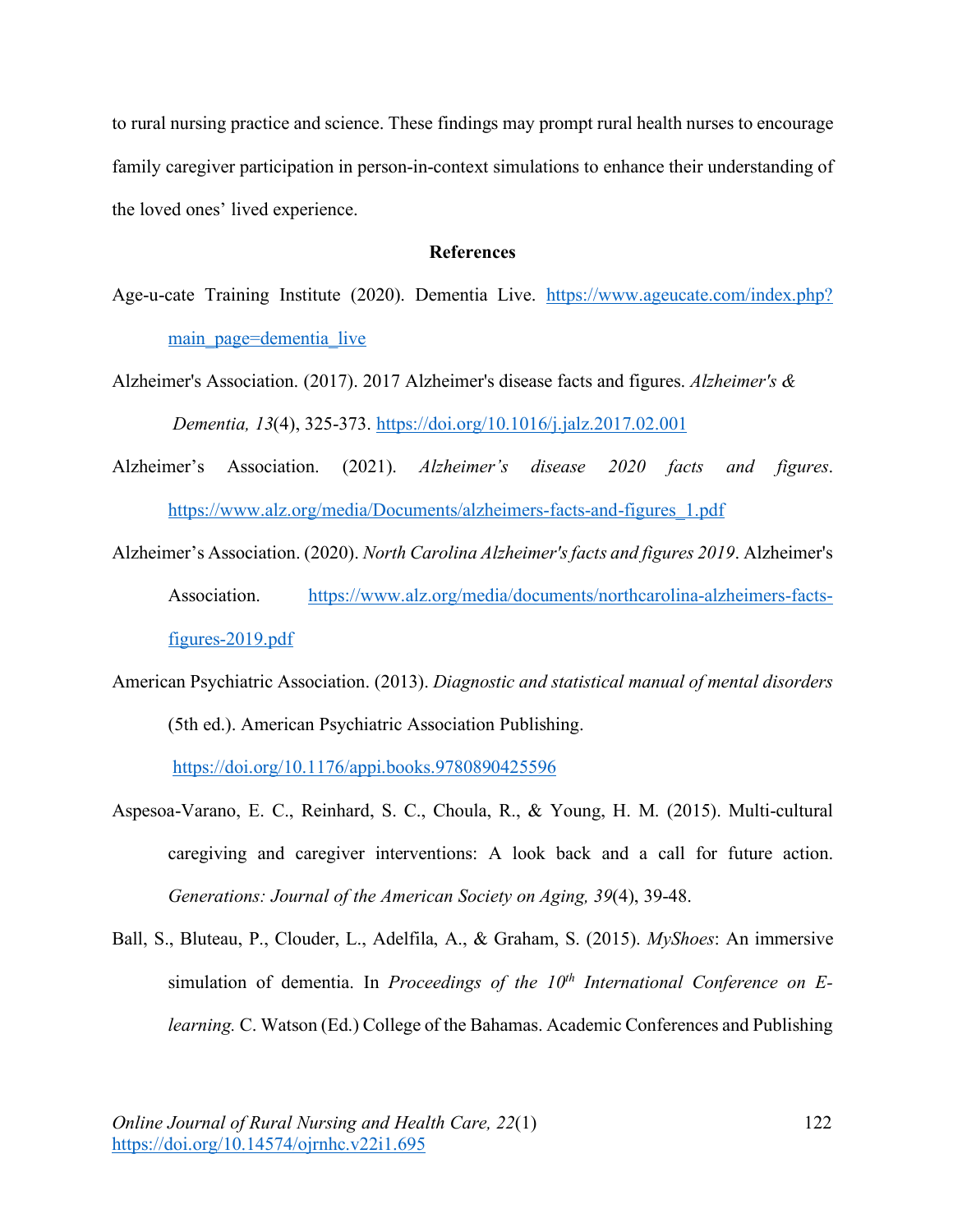International Limited. https://books.google.com/books?id=ZfNrCwAAQBAJ&pg= PA16&lpg=PA16&dq=MyShoes:+An+immersive+simulation+of+dementia.

- Colaizzi, P. F. (1978). Psychological research as the phenomenologist views it. In R. S. Valle  $\&$ M. King (Eds.), *Existential-phenomenological alternatives for psychology* (pp. 48-72). Oxford University Press.
- Department of Health Resources and Services Administration. (2021). MUA find. https://data.hrsa.gov/tools/shortage-area/mua-find
- Dowling, M. & Cooney, A. (2012). Research approaches related to phenomenology: Negotiating a complex landscape. *Nurse Researcher, 20*(2), 21-27. https://doi.org/10.7748/nr2012.11.20.2.21.c9440
- Harrington, C.C., Neil, J.A., Roberson, D.W., & Hardin, S.R. (2021). Is perception reality? Using person-in-context simulation to promote empathic understanding of dementia among nurse practitioner students. *Nursing Education Perspectives 42*(6), 377-379*.*  https://doi.org/10.1097/01.NEP.0000000000000780
- Harrington, C.C. (2018). *Family dementia caregivers' perceptions of the Virtual Dementia Tour: A changed reality* [Doctoral dissertation, East Carolina University]. Sigma Repository. http://hdl.handle.net/10755/22066
- Huffman, A. (2018). Broadband: The critical infrastructure for delivery of today's health care. *North Carolina Medical Journal, 79*(6), 383-384. https://doi.org/10.18043/ncm.79.6.383
- Gibson, A., Holmes, S.D., Fields, N.L., & Richardson, V.E. (2019). Providing care for persons with dementia in rural communities: Informal caregivers' perceptions of support and services. *Journal of Gerontological Social Work, 62*(6), 630-648. https://doi.org/10.1080/01634372.2019.1636332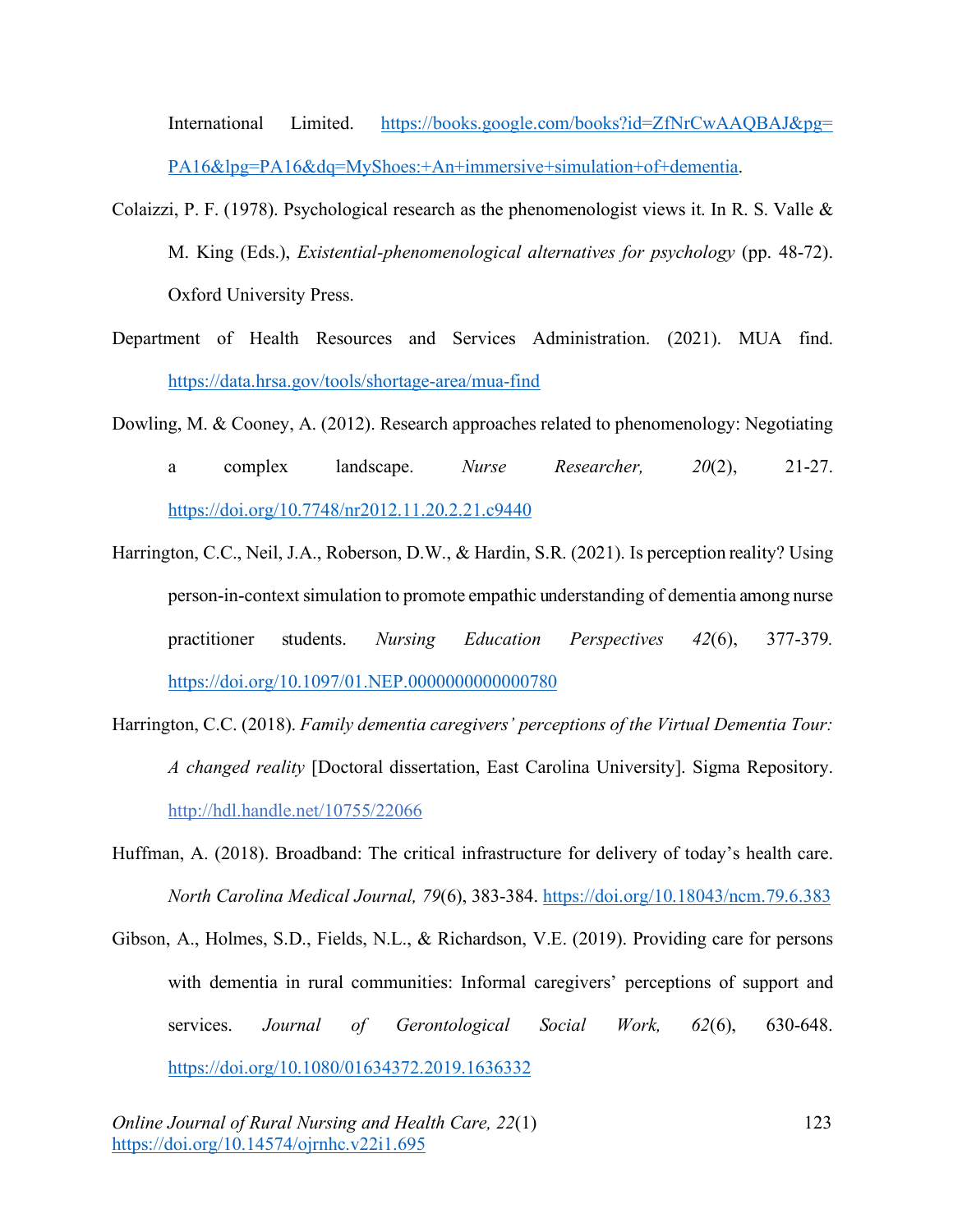- Greenberg, N.E., Wallick, A., & Brown, L.M. (2020). Impact of COVID-19 pandemic restrictions on community-dwelling caregivers and persons with dementia. *Psychological Trauma: Theory, Research, Practice, and Policy, 12*(S1), S220-S221. https://doi.org/10.1037/tra0000793
- Han, A., & Brown, D. (2019). Experiences of caregivers in a dementia simulation program. *Journal of Social Service Research, 46*(1), 71-80. https://doi.org/10.1080/01488 376.2018.1524814
- Hirt, J., & Beer, T. (2020). Use and impact of virtual reality simulation in dementia care education: A scoping review. *Nurse Education Today, 84*, 1-8. https://doiorg/10.1016/j.nedt.2019.104207
- Jutkowitz, E., Kane, R. L., Gaugler, J. E., MacLehose, R. F., Dowd, B., & Kuntz, K. M. (2017) Societal and family lifetime cost of dementia: Implications for policy. *Journal of the American Geriatrics Society, 65*(10), 2169-2175. https://doi.org/10.1111/jgs.15043
- Koch, T. (1996). Implementation of a hermeneutic inquiry in nursing: Philosophy, rigour [*sic*], and representation. *Journal of Advanced Nursing, 24*(1), 174-184.

https://doi.org/10.1046/j.1365-2648.1996.17224.x

- Kuckartz, U. (2014). *Qualitative text analysis: A guide to methods, practice, and using software.*  Sage Publications Ltd. https://doi.org/10.4135/9781446288719
- Langa, K., Larson, E., Crimmons, E., Faul, J., Levine, D., Kabeto, M., & Weir, D. (2017) A comparison of the prevalence of dementia in the United States in 2000 and 2012. *Journal of American Medical Association Internal Medicine, 177*(1), 51-58. https://doi.org/10. 1001/jamainternmed.2016.6807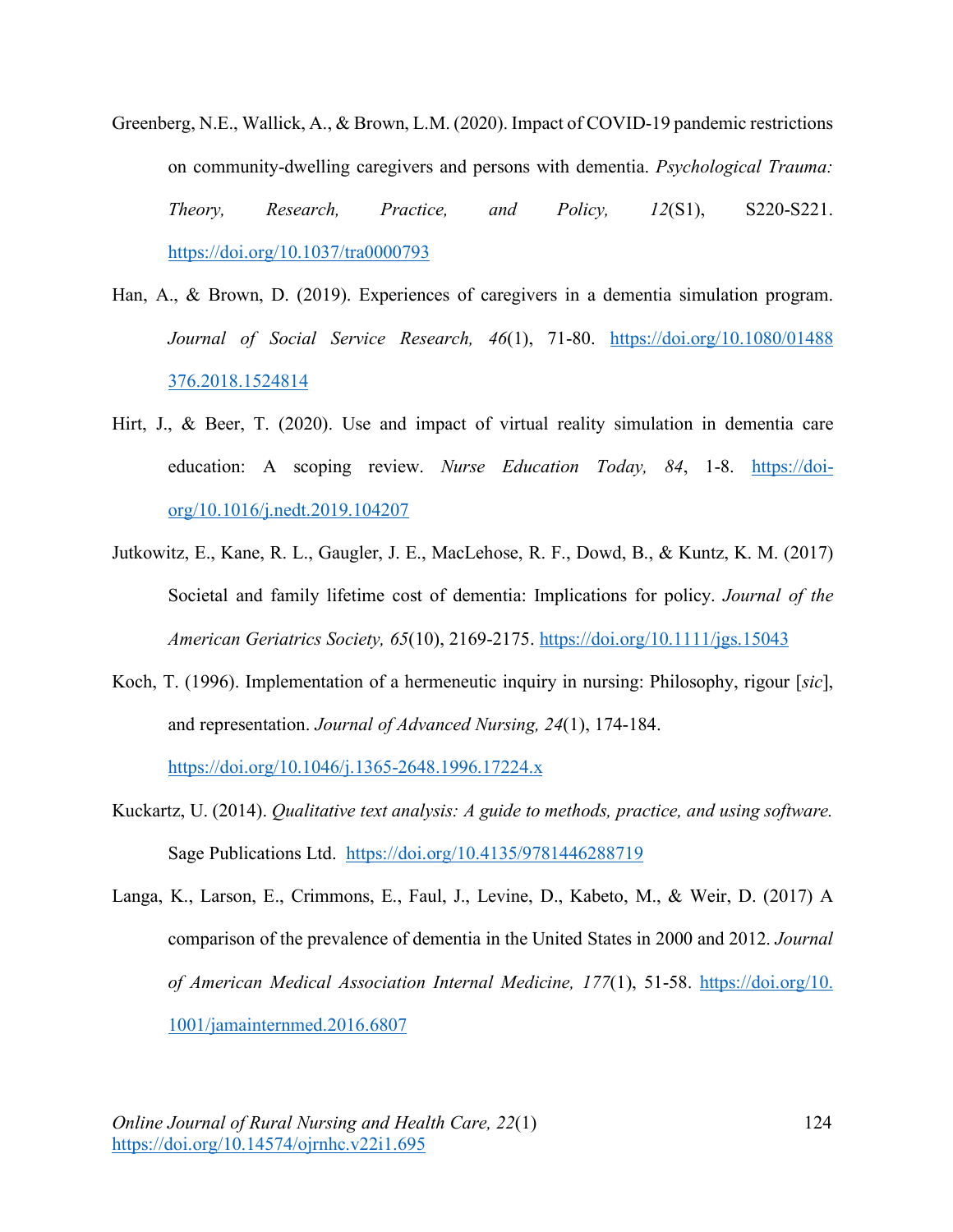Merizzi, A. (2018). Virtual Dementia Tour: Limitations and ethics. *Quality in Ageing and Older Adults, 19*(2), 146-155. https://doi.org/10.1108/qaoa-11-2017-0042

- National Center for Chronic Disease Prevention and Health Promotion. (2019). *Rural health. How the CDC works to improve rural health*. https://www.cdc.gov/chronicdisease /resources/publications/factsheets/rural-health.htm
- National Institutes of Health. (2021). *NIH-wide Strategic Plan. Fiscal Years 2021-2025. https://www.nih.gov/sites/default/files/about-nih/strategic-plan-fy2021-2025-508.pdf*
- North Carolina Department of Health and Human Services. (2021, June 1). *Nursing Facilities with Alzheimer Beds Licensed by the State of North Carolina*. Division of Health Service Regulation. Retrieved June 24, 2021, from https://info.ncdhhs.gov/dhsr/nhlcs/ pdf/alzheimerbeds.pdf
- Orfila, F., Coma-Solé, M., Cabanas, M., Cegri-Lombardo, F., Moleras-Serra, A., & Pujol-Ribera, E. (2018). Family caregiver mistreatment of the elderly: Prevalence of risk and associated factors. *BMC Public Health, 18*(167), 1-14. https://doi.org/10.1186/s12889-018-5067-8
- Pennington, S. (2015, July 9). Rural center expands its classification of North Carolina counties. North Carolina Department of Commerce. https://www.nccommerce.com/blog/2015 /07/09/rural-center-expands-its-classification-north-carolina-counties
- Pezalla, A. E., Pettigrew, J., & Miller-Day, M. (2012). Researching the researcher-as-instrument: An exercise in interviewer self-reflexivity. *Qualitative Research*, *12*(2),165-185. https://doi.org/10.1177/1468794111422107
- Ping, X., Wu, L., Xie, X, Dai, M., & Wang, D. (2020). Impact of Virtual Dementia Tour on empathy level of nursing students: A quasi-experimental study. *International Journal of Nursing Studies*, *7*(3), 258-261. https://doi.org/10.1016/j.ijnss.2020.06.010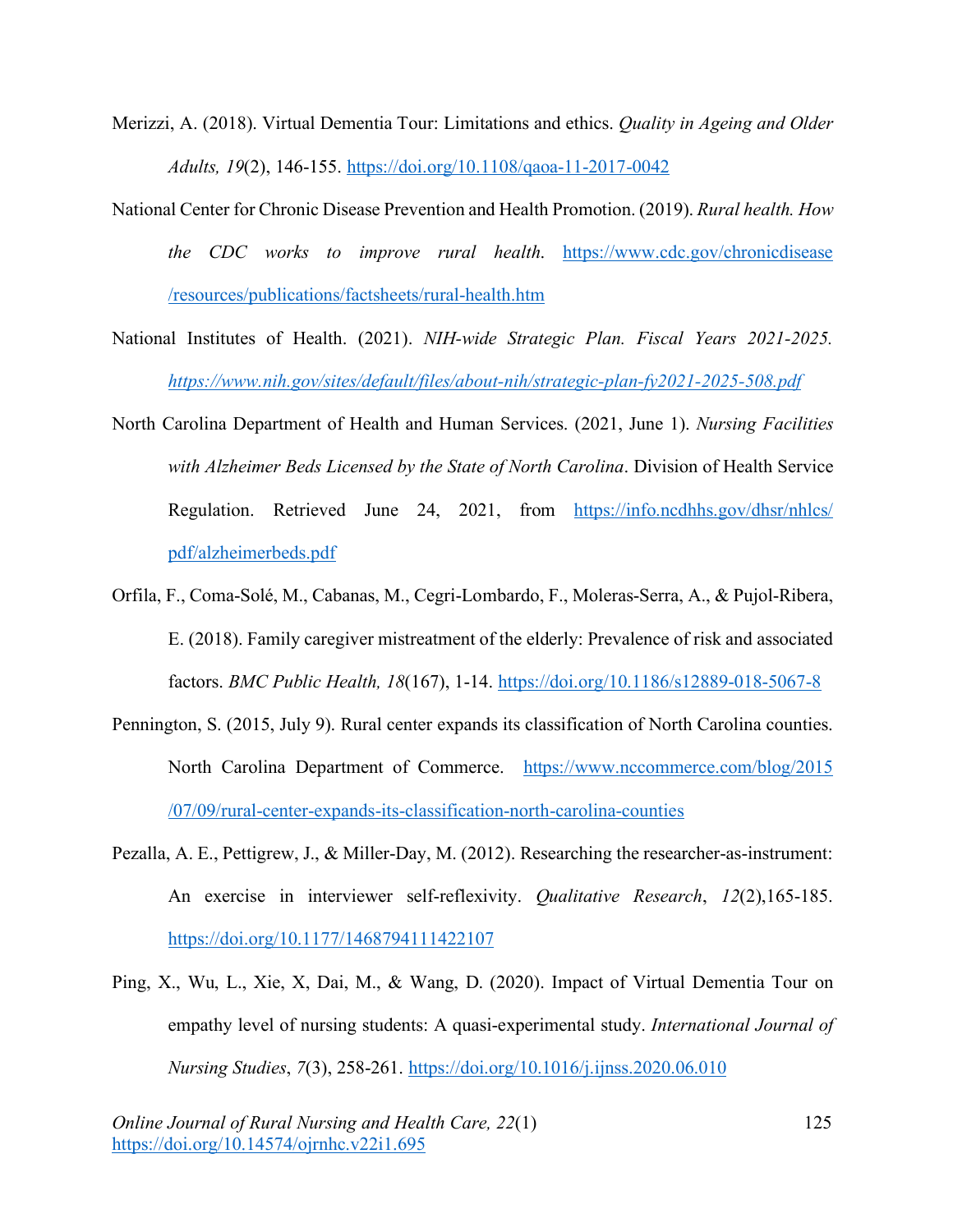- Sandelowski, M. (1993). Rigor or rigor mortis: The problem with rigor in qualitative research revisited. *Advancesin Nursing Science, 16*(2), 179-183. https://doi.org/10.1097/00012272 -199312000-00002
- Sandelowski, M. (1995). Sample size in qualitative research. *Research in Nursing and Health, 18*(2), 179-183. https://doi.org10.1002/nurs.4770180211

Second Wind Dreams. (2020). The Virtual Dementia Tour. https://www.secondwind.org/

- Sheehan, O. C., Haley, W. E., Howard, V. J., Huang, J., Rhodes, J. D., & Roth, D. L. (2020). Stress, burden, and well-being in dementia and non-dementia caregivers: Insights from the caregiving transitions study. *The Gerontologist*, https://doi.org/10.1093/geront  $\gamma$ gnaa $108$
- Slater, P., Hasson, F., Gillen, P. (2017). *A Research Evaluation of an Interactive Training Experience: The Virtual Dementia Tour*. Nurse Midwife Planning and Development. https://pure.ulster.ac.uk/ws/portalfiles/portal/11632048/Evaluation\_of\_the\_VDT+- +web+enabled+version+final.pdf
- Smith, A. & Trevelyan, E. (2019) *The older population in rural America: 2012-2016*. U.S. Census Bureau. American community survey reports. https://www.census.gov/content/dam/ Census/library/publications/2019/acs/acs-41.pdf
- Thorne, S. (2016). *Interpretative description: Qualitative research for applied practice* (2nd ed.). Routledge.
- Upper Coastal Plain Council of Governments. (n.d.). Food and agriculture resources. https://www.ucpcog.org/planning\_and\_development/food\_and\_agriculture\_resources.ph p